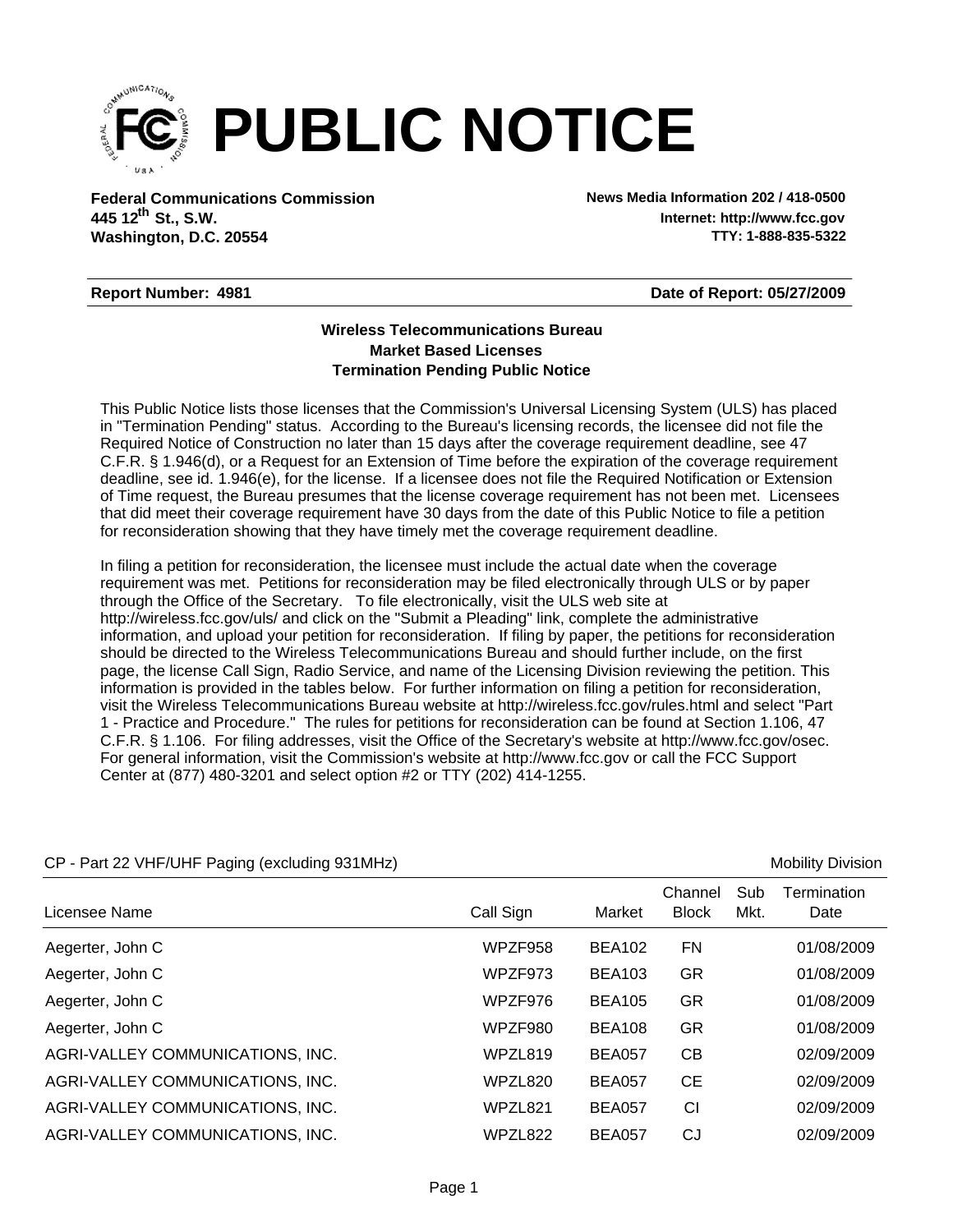| Licensee Name                    | Call Sign | Market        | Channel<br><b>Block</b> | Sub<br>Mkt. | Termination<br>Date |
|----------------------------------|-----------|---------------|-------------------------|-------------|---------------------|
| AGRI-VALLEY COMMUNICATIONS, INC. | WPZL823   | <b>BEA057</b> | <b>CK</b>               |             | 02/09/2009          |
| AGRI-VALLEY COMMUNICATIONS, INC. | WPZL824   | <b>BEA057</b> | <b>CL</b>               |             | 02/09/2009          |
| AGRI-VALLEY COMMUNICATIONS, INC. | WPZL825   | <b>BEA057</b> | <b>CM</b>               |             | 02/09/2009          |
| AGRI-VALLEY COMMUNICATIONS, INC. | WPZL826   | <b>BEA057</b> | <b>CN</b>               |             | 02/09/2009          |
| AGRI-VALLEY COMMUNICATIONS, INC. | WPZL827   | <b>BEA057</b> | <b>CP</b>               |             | 02/09/2009          |
| AGRI-VALLEY COMMUNICATIONS, INC. | WPZL828   | <b>BEA058</b> | CA                      |             | 02/09/2009          |
| AGRI-VALLEY COMMUNICATIONS, INC. | WPZL829   | <b>BEA058</b> | CB                      |             | 02/09/2009          |
| AGRI-VALLEY COMMUNICATIONS, INC. | WPZL830   | <b>BEA058</b> | CC                      |             | 02/09/2009          |
| AGRI-VALLEY COMMUNICATIONS, INC. | WPZL831   | <b>BEA058</b> | CD                      |             | 02/09/2009          |
| AGRI-VALLEY COMMUNICATIONS, INC. | WPZL832   | <b>BEA058</b> | <b>CE</b>               |             | 02/09/2009          |
| AGRI-VALLEY COMMUNICATIONS, INC. | WPZL833   | <b>BEA058</b> | <b>CF</b>               |             | 02/09/2009          |
| AGRI-VALLEY COMMUNICATIONS, INC. | WPZL834   | <b>BEA058</b> | <b>CH</b>               |             | 02/09/2009          |
| AGRI-VALLEY COMMUNICATIONS, INC. | WPZL835   | <b>BEA058</b> | CJ                      |             | 02/09/2009          |
| AGRI-VALLEY COMMUNICATIONS, INC. | WPZL836   | <b>BEA058</b> | <b>CK</b>               |             | 02/09/2009          |
| AGRI-VALLEY COMMUNICATIONS, INC. | WPZL837   | <b>BEA058</b> | <b>CL</b>               |             | 02/09/2009          |
| AGRI-VALLEY COMMUNICATIONS, INC. | WPZL838   | <b>BEA058</b> | <b>CM</b>               |             | 02/09/2009          |
| AGRI-VALLEY COMMUNICATIONS, INC. | WPZL839   | <b>BEA058</b> | <b>CN</b>               |             | 02/09/2009          |
| AGRI-VALLEY COMMUNICATIONS, INC. | WPZL840   | <b>BEA058</b> | CO                      |             | 02/09/2009          |
| AGRI-VALLEY COMMUNICATIONS, INC. | WPZL841   | <b>BEA058</b> | <b>CP</b>               |             | 02/09/2009          |
| AGRI-VALLEY COMMUNICATIONS, INC. | WPZL842   | <b>BEA059</b> | CA                      |             | 02/09/2009          |
| AGRI-VALLEY COMMUNICATIONS, INC. | WPZL843   | <b>BEA059</b> | CB                      |             | 02/09/2009          |
| AGRI-VALLEY COMMUNICATIONS, INC. | WPZL844   | <b>BEA059</b> | CC                      |             | 02/09/2009          |
| AGRI-VALLEY COMMUNICATIONS, INC. | WPZL845   | <b>BEA059</b> | CD                      |             | 02/09/2009          |
| AGRI-VALLEY COMMUNICATIONS, INC. | WPZL846   | <b>BEA059</b> | <b>CE</b>               |             | 02/09/2009          |
| AGRI-VALLEY COMMUNICATIONS, INC. | WPZL847   | <b>BEA059</b> | <b>CF</b>               |             | 02/09/2009          |
| AGRI-VALLEY COMMUNICATIONS, INC. | WPZL848   | <b>BEA059</b> | CG                      |             | 02/09/2009          |
| AGRI-VALLEY COMMUNICATIONS, INC. | WPZL849   | <b>BEA059</b> | CI                      |             | 02/09/2009          |
| AGRI-VALLEY COMMUNICATIONS, INC. | WPZL850   | <b>BEA059</b> | CJ                      |             | 02/09/2009          |
| AGRI-VALLEY COMMUNICATIONS, INC. | WPZL851   | <b>BEA059</b> | <b>CK</b>               |             | 02/09/2009          |
| AGRI-VALLEY COMMUNICATIONS, INC. | WPZL852   | <b>BEA059</b> | <b>CL</b>               |             | 02/09/2009          |
| AGRI-VALLEY COMMUNICATIONS, INC. | WPZL853   | <b>BEA059</b> | <b>CM</b>               |             | 02/09/2009          |
| AGRI-VALLEY COMMUNICATIONS, INC. | WPZL854   | <b>BEA059</b> | <b>CN</b>               |             | 02/09/2009          |
| AGRI-VALLEY COMMUNICATIONS, INC. | WPZL855   | <b>BEA059</b> | CO                      |             | 02/09/2009          |
| AGRI-VALLEY COMMUNICATIONS, INC. | WPZL856   | <b>BEA061</b> | CA                      |             | 02/09/2009          |
| AGRI-VALLEY COMMUNICATIONS, INC. | WPZL857   | <b>BEA061</b> | CB                      |             | 02/09/2009          |
| AGRI-VALLEY COMMUNICATIONS, INC. | WPZL858   | <b>BEA061</b> | CC                      |             | 02/09/2009          |
| AGRI-VALLEY COMMUNICATIONS, INC. | WPZL859   | <b>BEA061</b> | <b>CD</b>               |             | 02/09/2009          |
| AGRI-VALLEY COMMUNICATIONS, INC. | WPZL860   | <b>BEA061</b> | <b>CE</b>               |             | 02/09/2009          |
| AGRI-VALLEY COMMUNICATIONS, INC. | WPZL861   | <b>BEA061</b> | <b>CF</b>               |             | 02/09/2009          |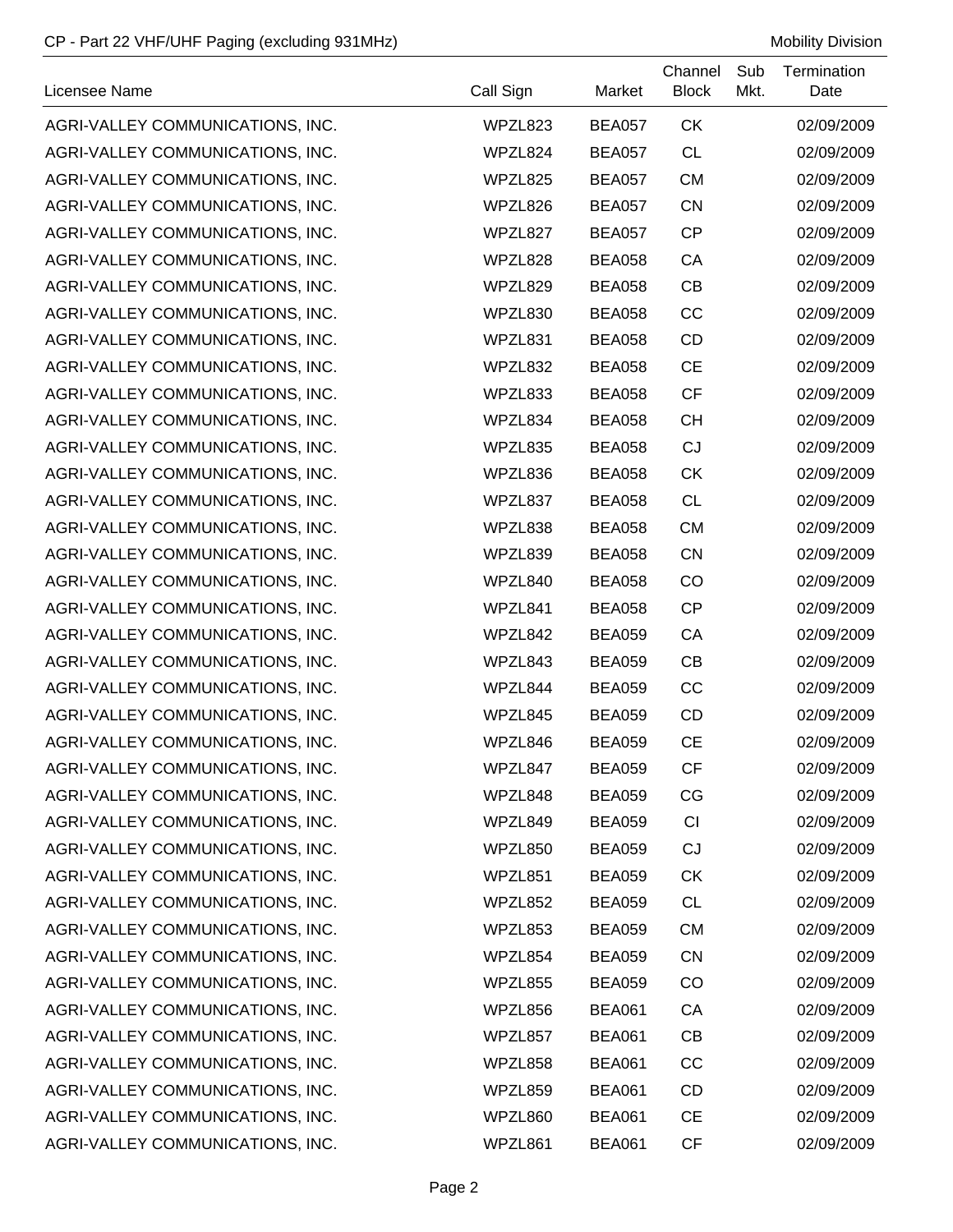| Licensee Name                    | Call Sign | Market        | Channel<br><b>Block</b> | Sub<br>Mkt. | Termination<br>Date |
|----------------------------------|-----------|---------------|-------------------------|-------------|---------------------|
| AGRI-VALLEY COMMUNICATIONS, INC. | WPZL862   | <b>BEA061</b> | CG                      |             | 02/09/2009          |
| AGRI-VALLEY COMMUNICATIONS, INC. | WPZL863   | <b>BEA061</b> | <b>CH</b>               |             | 02/09/2009          |
| AGRI-VALLEY COMMUNICATIONS, INC. | WPZL864   | <b>BEA061</b> | CI                      |             | 02/09/2009          |
| AGRI-VALLEY COMMUNICATIONS, INC. | WPZL865   | <b>BEA061</b> | <b>CL</b>               |             | 02/09/2009          |
| AGRI-VALLEY COMMUNICATIONS, INC. | WPZL866   | <b>BEA061</b> | <b>CM</b>               |             | 02/09/2009          |
| AGRI-VALLEY COMMUNICATIONS, INC. | WPZL867   | <b>BEA061</b> | <b>CN</b>               |             | 02/09/2009          |
| AGRI-VALLEY COMMUNICATIONS, INC. | WPZL868   | <b>BEA061</b> | CO                      |             | 02/09/2009          |
| AGRI-VALLEY COMMUNICATIONS, INC. | WPZL869   | <b>BEA061</b> | <b>CP</b>               |             | 02/09/2009          |
| AGRI-VALLEY COMMUNICATIONS, INC. | WPZL870   | BEA062        | CA                      |             | 02/09/2009          |
| AGRI-VALLEY COMMUNICATIONS, INC. | WPZL871   | <b>BEA062</b> | CB                      |             | 02/09/2009          |
| AGRI-VALLEY COMMUNICATIONS, INC. | WPZL872   | <b>BEA062</b> | CC                      |             | 02/09/2009          |
| AGRI-VALLEY COMMUNICATIONS, INC. | WPZL873   | BEA062        | CD                      |             | 02/09/2009          |
| AGRI-VALLEY COMMUNICATIONS, INC. | WPZL874   | <b>BEA062</b> | <b>CF</b>               |             | 02/09/2009          |
| AGRI-VALLEY COMMUNICATIONS, INC. | WPZL875   | <b>BEA062</b> | CG                      |             | 02/09/2009          |
| AGRI-VALLEY COMMUNICATIONS, INC. | WPZL876   | <b>BEA062</b> | CI                      |             | 02/09/2009          |
| AGRI-VALLEY COMMUNICATIONS, INC. | WPZL877   | <b>BEA062</b> | CJ                      |             | 02/09/2009          |
| AGRI-VALLEY COMMUNICATIONS, INC. | WPZL878   | <b>BEA062</b> | <b>CL</b>               |             | 02/09/2009          |
| AGRI-VALLEY COMMUNICATIONS, INC. | WPZL879   | <b>BEA062</b> | <b>CM</b>               |             | 02/09/2009          |
| AGRI-VALLEY COMMUNICATIONS, INC. | WPZL880   | BEA062        | CO                      |             | 02/09/2009          |
| AGRI-VALLEY COMMUNICATIONS, INC. | WPZL881   | <b>BEA062</b> | <b>CP</b>               |             | 02/09/2009          |
| AGRI-VALLEY COMMUNICATIONS, INC. | WPZL882   | <b>BEA065</b> | CA                      |             | 02/09/2009          |
| AGRI-VALLEY COMMUNICATIONS, INC. | WPZL883   | <b>BEA065</b> | CB                      |             | 02/09/2009          |
| AGRI-VALLEY COMMUNICATIONS, INC. | WPZL884   | <b>BEA065</b> | CC                      |             | 02/09/2009          |
| AGRI-VALLEY COMMUNICATIONS, INC. | WPZL885   | <b>BEA065</b> | CD                      |             | 02/09/2009          |
| AGRI-VALLEY COMMUNICATIONS, INC. | WPZL886   | <b>BEA065</b> | <b>CE</b>               |             | 02/09/2009          |
| AGRI-VALLEY COMMUNICATIONS, INC. | WPZL887   | <b>BEA065</b> | <b>CF</b>               |             | 02/09/2009          |
| AGRI-VALLEY COMMUNICATIONS, INC. | WPZL888   | <b>BEA065</b> | CG                      |             | 02/09/2009          |
| AGRI-VALLEY COMMUNICATIONS, INC. | WPZL889   | <b>BEA065</b> | <b>CH</b>               |             | 02/09/2009          |
| AGRI-VALLEY COMMUNICATIONS, INC. | WPZL890   | <b>BEA065</b> | CI                      |             | 02/09/2009          |
| AGRI-VALLEY COMMUNICATIONS, INC. | WPZL891   | <b>BEA065</b> | CJ                      |             | 02/09/2009          |
| AGRI-VALLEY COMMUNICATIONS, INC. | WPZL892   | <b>BEA065</b> | <b>CK</b>               |             | 02/09/2009          |
| AGRI-VALLEY COMMUNICATIONS, INC. | WPZL893   | <b>BEA065</b> | <b>CM</b>               |             | 02/09/2009          |
| AGRI-VALLEY COMMUNICATIONS, INC. | WPZL894   | <b>BEA065</b> | <b>CN</b>               |             | 02/09/2009          |
| AGRI-VALLEY COMMUNICATIONS, INC. | WPZL895   | <b>BEA065</b> | CO                      |             | 02/09/2009          |
| AGRI-VALLEY COMMUNICATIONS, INC. | WPZL896   | <b>BEA057</b> | DA                      |             | 02/09/2009          |
| AGRI-VALLEY COMMUNICATIONS, INC. | WPZL897   | <b>BEA057</b> | DB                      |             | 02/09/2009          |
| AGRI-VALLEY COMMUNICATIONS, INC. | WPZL898   | <b>BEA057</b> | DC                      |             | 02/09/2009          |
| AGRI-VALLEY COMMUNICATIONS, INC. | WPZL899   | <b>BEA057</b> | DD                      |             | 02/09/2009          |
| AGRI-VALLEY COMMUNICATIONS, INC. | WPZL900   | <b>BEA057</b> | DE                      |             | 02/09/2009          |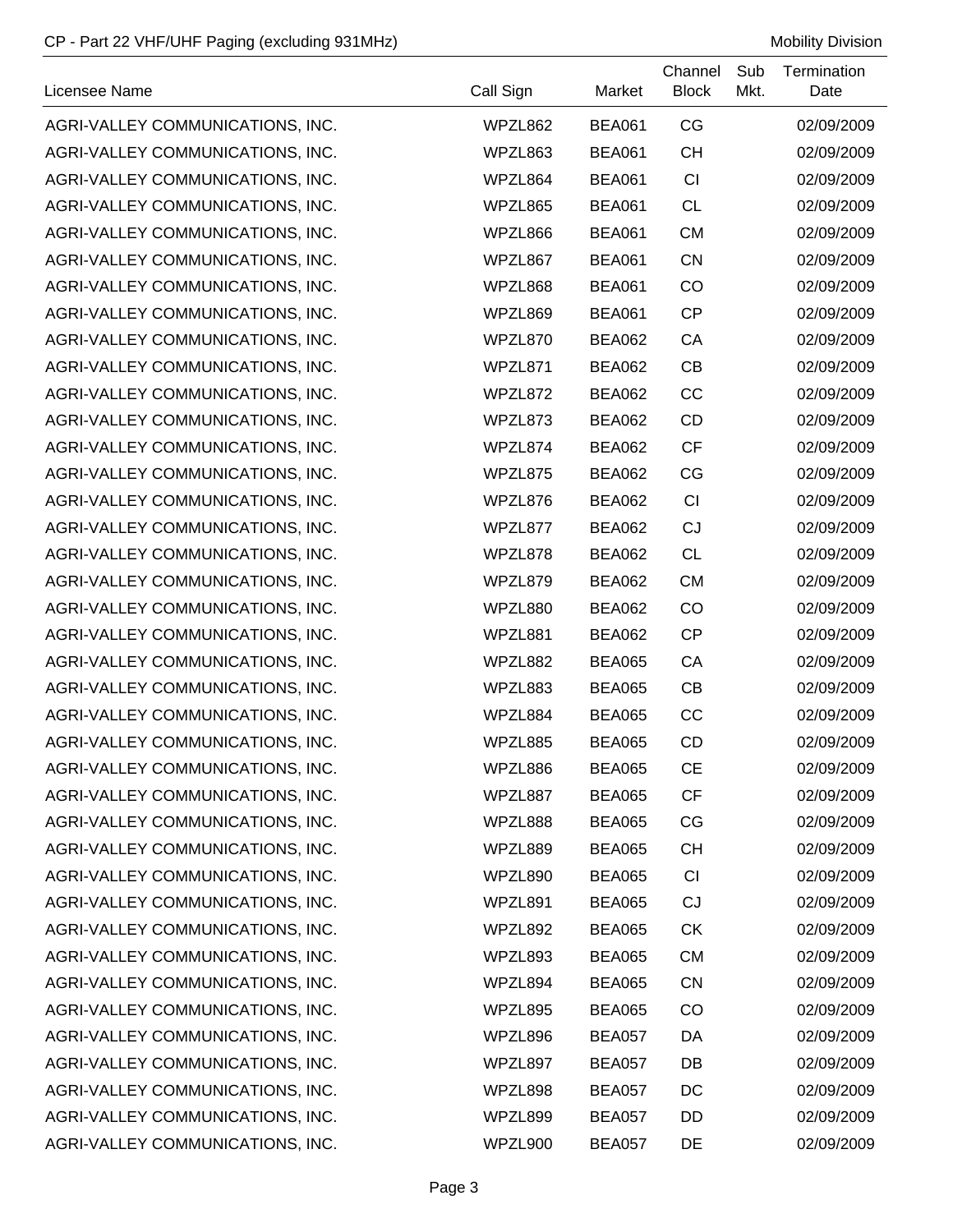| Licensee Name                    | Call Sign | Market        | Channel<br><b>Block</b> | Sub<br>Mkt. | Termination<br>Date |
|----------------------------------|-----------|---------------|-------------------------|-------------|---------------------|
| AGRI-VALLEY COMMUNICATIONS, INC. | WPZL901   | <b>BEA057</b> | DF                      |             | 02/09/2009          |
| AGRI-VALLEY COMMUNICATIONS, INC. | WPZL902   | <b>BEA057</b> | DG                      |             | 02/09/2009          |
| AGRI-VALLEY COMMUNICATIONS, INC. | WPZL903   | <b>BEA057</b> | DH                      |             | 02/09/2009          |
| AGRI-VALLEY COMMUNICATIONS, INC. | WPZL904   | <b>BEA057</b> | DI                      |             | 02/09/2009          |
| AGRI-VALLEY COMMUNICATIONS, INC. | WPZL905   | <b>BEA057</b> | <b>DJ</b>               |             | 02/09/2009          |
| AGRI-VALLEY COMMUNICATIONS, INC. | WPZL906   | <b>BEA057</b> | DK                      |             | 02/09/2009          |
| AGRI-VALLEY COMMUNICATIONS, INC. | WPZL907   | <b>BEA057</b> | <b>DL</b>               |             | 02/09/2009          |
| AGRI-VALLEY COMMUNICATIONS, INC. | WPZL908   | <b>BEA057</b> | <b>DM</b>               |             | 02/09/2009          |
| AGRI-VALLEY COMMUNICATIONS, INC. | WPZL909   | <b>BEA057</b> | <b>DN</b>               |             | 02/09/2009          |
| AGRI-VALLEY COMMUNICATIONS, INC. | WPZL910   | <b>BEA057</b> | DO                      |             | 02/09/2009          |
| AGRI-VALLEY COMMUNICATIONS, INC. | WPZL911   | <b>BEA057</b> | DP                      |             | 02/09/2009          |
| AGRI-VALLEY COMMUNICATIONS, INC. | WPZL912   | <b>BEA058</b> | DA                      |             | 02/09/2009          |
| AGRI-VALLEY COMMUNICATIONS, INC. | WPZL913   | BEA058        | DB                      |             | 02/09/2009          |
| AGRI-VALLEY COMMUNICATIONS, INC. | WPZL914   | <b>BEA058</b> | DC                      |             | 02/09/2009          |
| AGRI-VALLEY COMMUNICATIONS, INC. | WPZL915   | <b>BEA058</b> | DD                      |             | 02/09/2009          |
| AGRI-VALLEY COMMUNICATIONS, INC. | WPZL916   | <b>BEA058</b> | DE                      |             | 02/09/2009          |
| AGRI-VALLEY COMMUNICATIONS, INC. | WPZL917   | <b>BEA058</b> | DF                      |             | 02/09/2009          |
| AGRI-VALLEY COMMUNICATIONS, INC. | WPZL918   | <b>BEA058</b> | DG                      |             | 02/09/2009          |
| AGRI-VALLEY COMMUNICATIONS, INC. | WPZL919   | <b>BEA058</b> | DH                      |             | 02/09/2009          |
| AGRI-VALLEY COMMUNICATIONS, INC. | WPZL920   | <b>BEA058</b> | DI                      |             | 02/09/2009          |
| AGRI-VALLEY COMMUNICATIONS, INC. | WPZL921   | <b>BEA058</b> | <b>DJ</b>               |             | 02/09/2009          |
| AGRI-VALLEY COMMUNICATIONS, INC. | WPZL922   | <b>BEA058</b> | DK                      |             | 02/09/2009          |
| AGRI-VALLEY COMMUNICATIONS, INC. | WPZL923   | <b>BEA058</b> | <b>DL</b>               |             | 02/09/2009          |
| AGRI-VALLEY COMMUNICATIONS, INC. | WPZL924   | <b>BEA058</b> | <b>DM</b>               |             | 02/09/2009          |
| AGRI-VALLEY COMMUNICATIONS, INC. | WPZL925   | <b>BEA058</b> | DN                      |             | 02/09/2009          |
| AGRI-VALLEY COMMUNICATIONS, INC. | WPZL926   | <b>BEA058</b> | DO                      |             | 02/09/2009          |
| AGRI-VALLEY COMMUNICATIONS, INC. | WPZL927   | <b>BEA058</b> | DP                      |             | 02/09/2009          |
| AGRI-VALLEY COMMUNICATIONS, INC. | WPZL928   | <b>BEA059</b> | DA                      |             | 02/09/2009          |
| AGRI-VALLEY COMMUNICATIONS, INC. | WPZL929   | <b>BEA059</b> | DB                      |             | 02/09/2009          |
| AGRI-VALLEY COMMUNICATIONS, INC. | WPZL930   | <b>BEA059</b> | DC                      |             | 02/09/2009          |
| AGRI-VALLEY COMMUNICATIONS, INC. | WPZL931   | <b>BEA059</b> | DD                      |             | 02/09/2009          |
| AGRI-VALLEY COMMUNICATIONS, INC. | WPZL932   | <b>BEA059</b> | DE                      |             | 02/09/2009          |
| AGRI-VALLEY COMMUNICATIONS, INC. | WPZL933   | <b>BEA059</b> | DF                      |             | 02/09/2009          |
| AGRI-VALLEY COMMUNICATIONS, INC. | WPZL934   | <b>BEA059</b> | DG                      |             | 02/09/2009          |
| AGRI-VALLEY COMMUNICATIONS, INC. | WPZL935   | <b>BEA059</b> | DH                      |             | 02/09/2009          |
| AGRI-VALLEY COMMUNICATIONS, INC. | WPZL936   | <b>BEA059</b> | DI                      |             | 02/09/2009          |
| AGRI-VALLEY COMMUNICATIONS, INC. | WPZL937   | <b>BEA059</b> | <b>DJ</b>               |             | 02/09/2009          |
| AGRI-VALLEY COMMUNICATIONS, INC. | WPZL938   | <b>BEA059</b> | DK                      |             | 02/09/2009          |
| AGRI-VALLEY COMMUNICATIONS, INC. | WPZL939   | <b>BEA059</b> | DL                      |             | 02/09/2009          |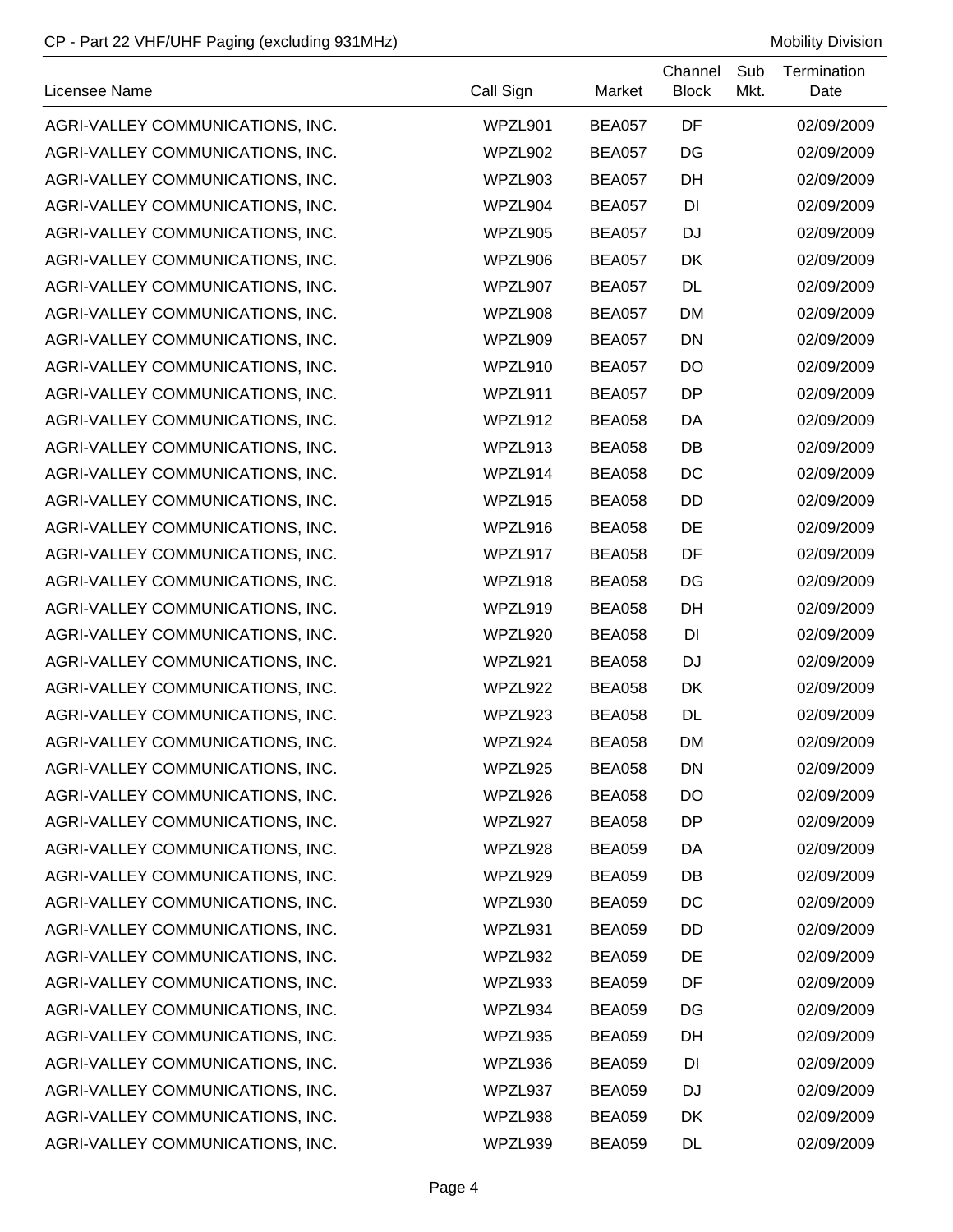| Licensee Name                    | Call Sign | Market        | Channel<br><b>Block</b> | Sub<br>Mkt. | Termination<br>Date |
|----------------------------------|-----------|---------------|-------------------------|-------------|---------------------|
| AGRI-VALLEY COMMUNICATIONS, INC. | WPZL940   | <b>BEA059</b> | <b>DM</b>               |             | 02/09/2009          |
| AGRI-VALLEY COMMUNICATIONS, INC. | WPZL941   | <b>BEA059</b> | <b>DN</b>               |             | 02/09/2009          |
| AGRI-VALLEY COMMUNICATIONS, INC. | WPZL942   | <b>BEA059</b> | DO                      |             | 02/09/2009          |
| AGRI-VALLEY COMMUNICATIONS, INC. | WPZL943   | <b>BEA059</b> | DP                      |             | 02/09/2009          |
| AGRI-VALLEY COMMUNICATIONS, INC. | WPZL944   | <b>BEA061</b> | DA                      |             | 02/09/2009          |
| AGRI-VALLEY COMMUNICATIONS, INC. | WPZL945   | <b>BEA061</b> | DB                      |             | 02/09/2009          |
| AGRI-VALLEY COMMUNICATIONS, INC. | WPZL946   | <b>BEA061</b> | DC                      |             | 02/09/2009          |
| AGRI-VALLEY COMMUNICATIONS, INC. | WPZL947   | <b>BEA061</b> | <b>DD</b>               |             | 02/09/2009          |
| AGRI-VALLEY COMMUNICATIONS, INC. | WPZL948   | <b>BEA061</b> | DE                      |             | 02/09/2009          |
| AGRI-VALLEY COMMUNICATIONS, INC. | WPZL949   | <b>BEA061</b> | DF                      |             | 02/09/2009          |
| AGRI-VALLEY COMMUNICATIONS, INC. | WPZL950   | <b>BEA061</b> | DG                      |             | 02/09/2009          |
| AGRI-VALLEY COMMUNICATIONS, INC. | WPZL951   | <b>BEA061</b> | DH                      |             | 02/09/2009          |
| AGRI-VALLEY COMMUNICATIONS, INC. | WPZL952   | <b>BEA061</b> | DI                      |             | 02/09/2009          |
| AGRI-VALLEY COMMUNICATIONS, INC. | WPZL953   | <b>BEA061</b> | <b>DJ</b>               |             | 02/09/2009          |
| AGRI-VALLEY COMMUNICATIONS, INC. | WPZL954   | <b>BEA061</b> | DK                      |             | 02/09/2009          |
| AGRI-VALLEY COMMUNICATIONS, INC. | WPZL955   | <b>BEA061</b> | DL                      |             | 02/09/2009          |
| AGRI-VALLEY COMMUNICATIONS, INC. | WPZL956   | <b>BEA061</b> | <b>DM</b>               |             | 02/09/2009          |
| AGRI-VALLEY COMMUNICATIONS, INC. | WPZL957   | <b>BEA061</b> | <b>DN</b>               |             | 02/09/2009          |
| AGRI-VALLEY COMMUNICATIONS, INC. | WPZL958   | <b>BEA061</b> | DO                      |             | 02/09/2009          |
| AGRI-VALLEY COMMUNICATIONS, INC. | WPZL959   | <b>BEA061</b> | DP                      |             | 02/09/2009          |
| AGRI-VALLEY COMMUNICATIONS, INC. | WPZL960   | <b>BEA062</b> | DA                      |             | 02/09/2009          |
| AGRI-VALLEY COMMUNICATIONS, INC. | WPZL961   | <b>BEA062</b> | DB                      |             | 02/09/2009          |
| AGRI-VALLEY COMMUNICATIONS, INC. | WPZL962   | <b>BEA062</b> | DC                      |             | 02/09/2009          |
| AGRI-VALLEY COMMUNICATIONS, INC. | WPZL963   | <b>BEA062</b> | DD                      |             | 02/09/2009          |
| AGRI-VALLEY COMMUNICATIONS, INC. | WPZL964   | <b>BEA062</b> | DE                      |             | 02/09/2009          |
| AGRI-VALLEY COMMUNICATIONS, INC. | WPZL965   | <b>BEA062</b> | DF                      |             | 02/09/2009          |
| AGRI-VALLEY COMMUNICATIONS, INC. | WPZL966   | BEA062        | DG                      |             | 02/09/2009          |
| AGRI-VALLEY COMMUNICATIONS, INC. | WPZL967   | <b>BEA062</b> | DH                      |             | 02/09/2009          |
| AGRI-VALLEY COMMUNICATIONS, INC. | WPZL968   | <b>BEA062</b> | DI                      |             | 02/09/2009          |
| AGRI-VALLEY COMMUNICATIONS, INC. | WPZL969   | <b>BEA062</b> | DJ                      |             | 02/09/2009          |
| AGRI-VALLEY COMMUNICATIONS, INC. | WPZL970   | <b>BEA062</b> | DK                      |             | 02/09/2009          |
| AGRI-VALLEY COMMUNICATIONS, INC. | WPZL971   | <b>BEA062</b> | <b>DL</b>               |             | 02/09/2009          |
| AGRI-VALLEY COMMUNICATIONS, INC. | WPZL972   | <b>BEA062</b> | <b>DM</b>               |             | 02/09/2009          |
| AGRI-VALLEY COMMUNICATIONS, INC. | WPZL973   | <b>BEA062</b> | <b>DN</b>               |             | 02/09/2009          |
| AGRI-VALLEY COMMUNICATIONS, INC. | WPZL974   | <b>BEA062</b> | DO                      |             | 02/09/2009          |
| AGRI-VALLEY COMMUNICATIONS, INC. | WPZL975   | BEA062        | DP                      |             | 02/09/2009          |
| AGRI-VALLEY COMMUNICATIONS, INC. | WPZL976   | <b>BEA065</b> | DA                      |             | 02/09/2009          |
| AGRI-VALLEY COMMUNICATIONS, INC. | WPZL977   | <b>BEA065</b> | DB                      |             | 02/09/2009          |
| AGRI-VALLEY COMMUNICATIONS, INC. | WPZL978   | <b>BEA065</b> | DC                      |             | 02/09/2009          |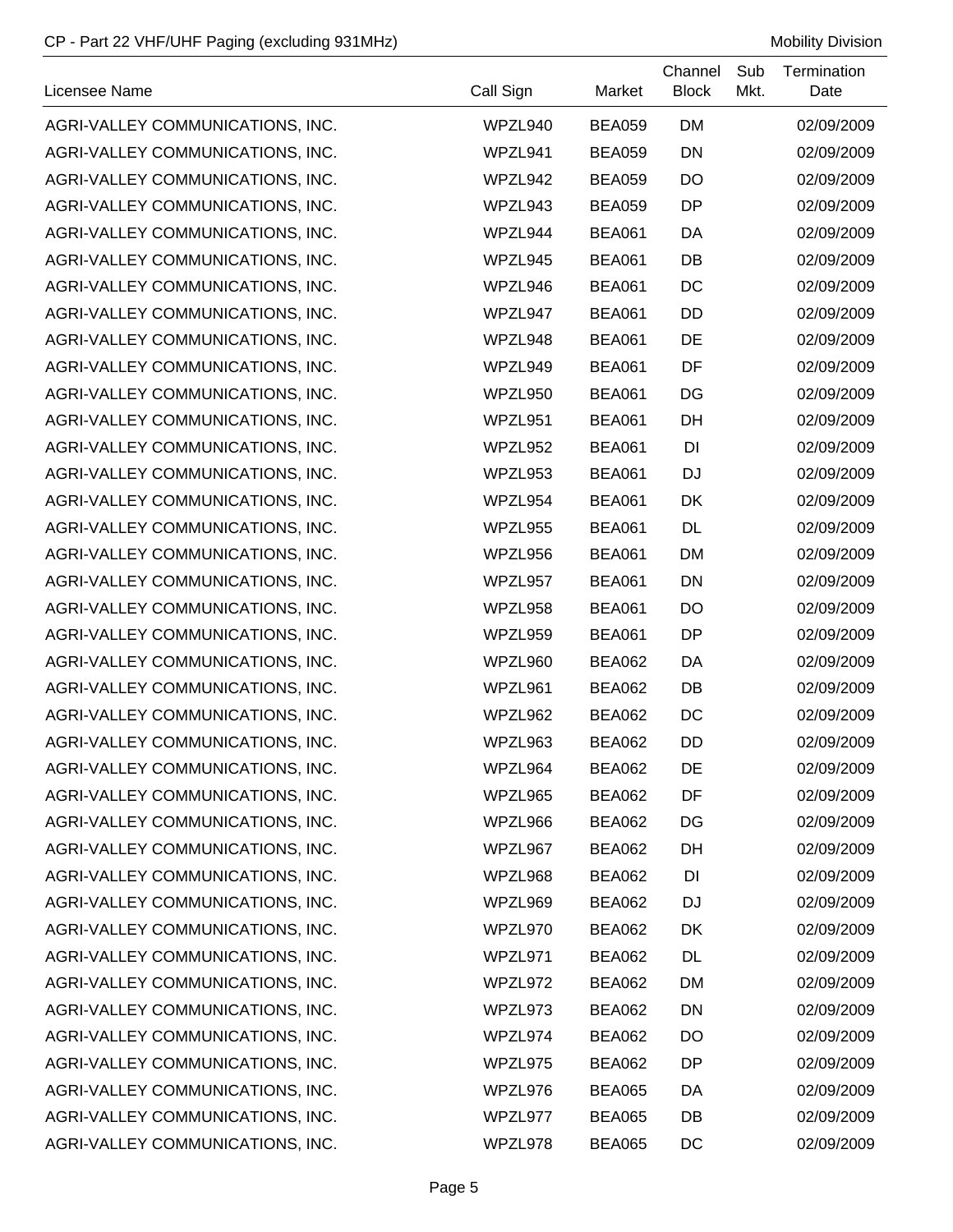| Licensee Name                    | Call Sign | Market        | Channel<br><b>Block</b> | Sub<br>Mkt. | Termination<br>Date |
|----------------------------------|-----------|---------------|-------------------------|-------------|---------------------|
| AGRI-VALLEY COMMUNICATIONS, INC. | WPZL979   | <b>BEA065</b> | DD                      |             | 02/09/2009          |
| AGRI-VALLEY COMMUNICATIONS, INC. | WPZL980   | <b>BEA065</b> | DE                      |             | 02/09/2009          |
| AGRI-VALLEY COMMUNICATIONS, INC. | WPZL981   | <b>BEA065</b> | DF                      |             | 02/09/2009          |
| AGRI-VALLEY COMMUNICATIONS, INC. | WPZL982   | <b>BEA065</b> | DG                      |             | 02/09/2009          |
| AGRI-VALLEY COMMUNICATIONS, INC. | WPZL983   | <b>BEA065</b> | DH                      |             | 02/09/2009          |
| AGRI-VALLEY COMMUNICATIONS, INC. | WPZL984   | <b>BEA065</b> | DI                      |             | 02/09/2009          |
| AGRI-VALLEY COMMUNICATIONS, INC. | WPZL985   | <b>BEA065</b> | <b>DJ</b>               |             | 02/09/2009          |
| AGRI-VALLEY COMMUNICATIONS, INC. | WPZL986   | <b>BEA065</b> | DK                      |             | 02/09/2009          |
| AGRI-VALLEY COMMUNICATIONS, INC. | WPZL987   | <b>BEA065</b> | DL                      |             | 02/09/2009          |
| AGRI-VALLEY COMMUNICATIONS, INC. | WPZL988   | <b>BEA065</b> | <b>DM</b>               |             | 02/09/2009          |
| AGRI-VALLEY COMMUNICATIONS, INC. | WPZL989   | <b>BEA065</b> | <b>DN</b>               |             | 02/09/2009          |
| AGRI-VALLEY COMMUNICATIONS, INC. | WPZL990   | <b>BEA065</b> | DO                      |             | 02/09/2009          |
| AGRI-VALLEY COMMUNICATIONS, INC. | WPZL991   | <b>BEA065</b> | DP                      |             | 02/09/2009          |
| AGRI-VALLEY COMMUNICATIONS, INC. | WPZL992   | <b>BEA057</b> | <b>FB</b>               |             | 02/09/2009          |
| AGRI-VALLEY COMMUNICATIONS, INC. | WPZL993   | <b>BEA057</b> | <b>FC</b>               |             | 02/09/2009          |
| AGRI-VALLEY COMMUNICATIONS, INC. | WPZL994   | <b>BEA057</b> | <b>FD</b>               |             | 02/09/2009          |
| AGRI-VALLEY COMMUNICATIONS, INC. | WPZL995   | BEA057        | <b>FO</b>               |             | 02/09/2009          |
| AGRI-VALLEY COMMUNICATIONS, INC. | WPZL996   | <b>BEA057</b> | <b>FP</b>               |             | 02/09/2009          |
| AGRI-VALLEY COMMUNICATIONS, INC. | WPZL997   | <b>BEA057</b> | FQ                      |             | 02/09/2009          |
| AGRI-VALLEY COMMUNICATIONS, INC. | WPZL998   | <b>BEA058</b> | <b>FB</b>               |             | 02/09/2009          |
| AGRI-VALLEY COMMUNICATIONS, INC. | WPZL999   | <b>BEA058</b> | <b>FC</b>               |             | 02/09/2009          |
| AGRI-VALLEY COMMUNICATIONS, INC. | WPZM200   | <b>BEA058</b> | FF                      |             | 02/09/2009          |
| AGRI-VALLEY COMMUNICATIONS, INC. | WPZM201   | <b>BEA058</b> | FG                      |             | 02/09/2009          |
| AGRI-VALLEY COMMUNICATIONS, INC. | WPZM202   | <b>BEA058</b> | FI                      |             | 02/09/2009          |
| AGRI-VALLEY COMMUNICATIONS, INC. | WPZM203   | <b>BEA061</b> | FA                      |             | 02/09/2009          |
| AGRI-VALLEY COMMUNICATIONS, INC. | WPZM204   | <b>BEA061</b> | FB                      |             | 02/09/2009          |
| AGRI-VALLEY COMMUNICATIONS, INC. | WPZM205   | <b>BEA061</b> | FC                      |             | 02/09/2009          |
| AGRI-VALLEY COMMUNICATIONS, INC. | WPZM206   | <b>BEA061</b> | <b>FD</b>               |             | 02/09/2009          |
| AGRI-VALLEY COMMUNICATIONS, INC. | WPZM207   | <b>BEA061</b> | FE                      |             | 02/09/2009          |
| AGRI-VALLEY COMMUNICATIONS, INC. | WPZM208   | <b>BEA061</b> | FF                      |             | 02/09/2009          |
| AGRI-VALLEY COMMUNICATIONS, INC. | WPZM209   | <b>BEA061</b> | FG                      |             | 02/09/2009          |
| AGRI-VALLEY COMMUNICATIONS, INC. | WPZM210   | <b>BEA061</b> | FH                      |             | 02/09/2009          |
| AGRI-VALLEY COMMUNICATIONS, INC. | WPZM211   | <b>BEA061</b> | FI                      |             | 02/09/2009          |
| AGRI-VALLEY COMMUNICATIONS, INC. | WPZM212   | <b>BEA061</b> | FJ                      |             | 02/09/2009          |
| AGRI-VALLEY COMMUNICATIONS, INC. | WPZM213   | <b>BEA061</b> | <b>FK</b>               |             | 02/09/2009          |
| AGRI-VALLEY COMMUNICATIONS, INC. | WPZM214   | <b>BEA061</b> | FL                      |             | 02/09/2009          |
| AGRI-VALLEY COMMUNICATIONS, INC. | WPZM215   | <b>BEA061</b> | <b>FM</b>               |             | 02/09/2009          |
| AGRI-VALLEY COMMUNICATIONS, INC. | WPZM216   | <b>BEA061</b> | <b>FN</b>               |             | 02/09/2009          |
| AGRI-VALLEY COMMUNICATIONS, INC. | WPZM217   | <b>BEA061</b> | FO                      |             | 02/09/2009          |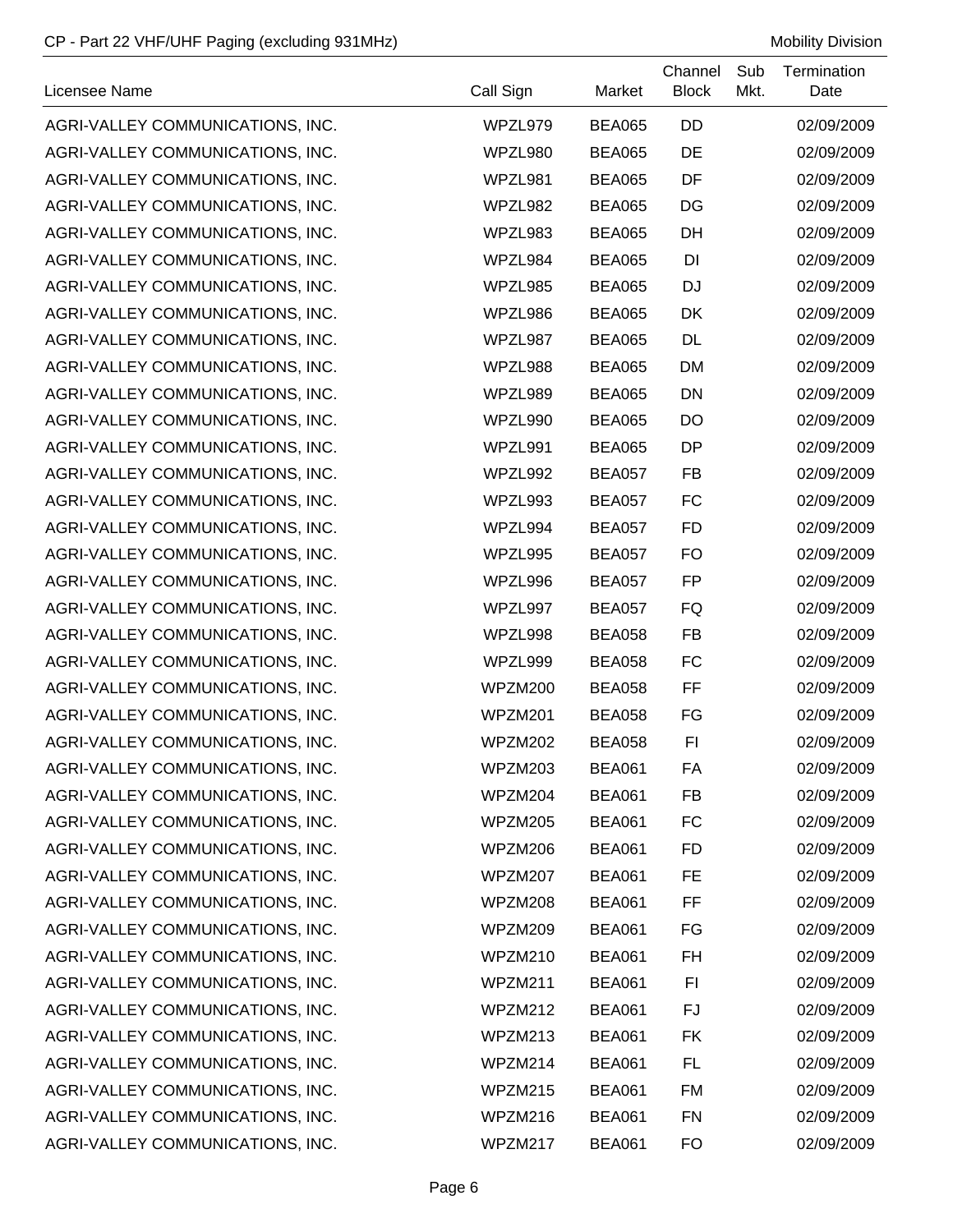| Licensee Name                    | Call Sign | Market        | Channel<br><b>Block</b> | Sub<br>Mkt. | Termination<br>Date |
|----------------------------------|-----------|---------------|-------------------------|-------------|---------------------|
| AGRI-VALLEY COMMUNICATIONS, INC. | WPZM218   | <b>BEA061</b> | FP                      |             | 02/09/2009          |
| AGRI-VALLEY COMMUNICATIONS, INC. | WPZM219   | <b>BEA061</b> | FQ                      |             | 02/09/2009          |
| AGRI-VALLEY COMMUNICATIONS, INC. | WPZM220   | <b>BEA062</b> | FA                      |             | 02/09/2009          |
| AGRI-VALLEY COMMUNICATIONS, INC. | WPZM221   | <b>BEA062</b> | <b>FB</b>               |             | 02/09/2009          |
| AGRI-VALLEY COMMUNICATIONS, INC. | WPZM222   | <b>BEA062</b> | <b>FC</b>               |             | 02/09/2009          |
| AGRI-VALLEY COMMUNICATIONS, INC. | WPZM223   | <b>BEA062</b> | <b>FD</b>               |             | 02/09/2009          |
| AGRI-VALLEY COMMUNICATIONS, INC. | WPZM224   | <b>BEA062</b> | <b>FE</b>               |             | 02/09/2009          |
| AGRI-VALLEY COMMUNICATIONS, INC. | WPZM225   | <b>BEA062</b> | FF                      |             | 02/09/2009          |
| AGRI-VALLEY COMMUNICATIONS, INC. | WPZM226   | <b>BEA062</b> | FG                      |             | 02/09/2009          |
| AGRI-VALLEY COMMUNICATIONS, INC. | WPZM227   | <b>BEA062</b> | <b>FH</b>               |             | 02/09/2009          |
| AGRI-VALLEY COMMUNICATIONS, INC. | WPZM228   | <b>BEA062</b> | F1                      |             | 02/09/2009          |
| AGRI-VALLEY COMMUNICATIONS, INC. | WPZM229   | <b>BEA062</b> | <b>FJ</b>               |             | 02/09/2009          |
| AGRI-VALLEY COMMUNICATIONS, INC. | WPZM230   | <b>BEA062</b> | <b>FK</b>               |             | 02/09/2009          |
| AGRI-VALLEY COMMUNICATIONS, INC. | WPZM231   | <b>BEA062</b> | <b>FL</b>               |             | 02/09/2009          |
| AGRI-VALLEY COMMUNICATIONS, INC. | WPZM232   | <b>BEA062</b> | <b>FM</b>               |             | 02/09/2009          |
| AGRI-VALLEY COMMUNICATIONS, INC. | WPZM233   | <b>BEA062</b> | <b>FN</b>               |             | 02/09/2009          |
| AGRI-VALLEY COMMUNICATIONS, INC. | WPZM234   | <b>BEA062</b> | <b>FO</b>               |             | 02/09/2009          |
| AGRI-VALLEY COMMUNICATIONS, INC. | WPZM235   | <b>BEA062</b> | <b>FP</b>               |             | 02/09/2009          |
| AGRI-VALLEY COMMUNICATIONS, INC. | WPZM236   | <b>BEA062</b> | FQ                      |             | 02/09/2009          |
| AGRI-VALLEY COMMUNICATIONS, INC. | WPZM237   | <b>BEA062</b> | <b>FR</b>               |             | 02/09/2009          |
| AGRI-VALLEY COMMUNICATIONS, INC. | WPZM238   | <b>BEA065</b> | FA                      |             | 02/09/2009          |
| AGRI-VALLEY COMMUNICATIONS, INC. | WPZM239   | <b>BEA065</b> | <b>FB</b>               |             | 02/09/2009          |
| AGRI-VALLEY COMMUNICATIONS, INC. | WPZM240   | <b>BEA065</b> | <b>FD</b>               |             | 02/09/2009          |
| AGRI-VALLEY COMMUNICATIONS, INC. | WPZM241   | <b>BEA065</b> | <b>FE</b>               |             | 02/09/2009          |
| AGRI-VALLEY COMMUNICATIONS, INC. | WPZM242   | <b>BEA065</b> | FF                      |             | 02/09/2009          |
| AGRI-VALLEY COMMUNICATIONS, INC. | WPZM243   | <b>BEA065</b> | FG                      |             | 02/09/2009          |
| AGRI-VALLEY COMMUNICATIONS, INC. | WPZM244   | <b>BEA065</b> | FI                      |             | 02/09/2009          |
| AGRI-VALLEY COMMUNICATIONS, INC. | WPZM245   | <b>BEA065</b> | FJ                      |             | 02/09/2009          |
| AGRI-VALLEY COMMUNICATIONS, INC. | WPZM246   | <b>BEA065</b> | <b>FK</b>               |             | 02/09/2009          |
| AGRI-VALLEY COMMUNICATIONS, INC. | WPZM247   | <b>BEA065</b> | <b>FL</b>               |             | 02/09/2009          |
| AGRI-VALLEY COMMUNICATIONS, INC. | WPZM248   | <b>BEA065</b> | <b>FO</b>               |             | 02/09/2009          |
| AGRI-VALLEY COMMUNICATIONS, INC. | WPZM249   | <b>BEA065</b> | FP                      |             | 02/09/2009          |
| AGRI-VALLEY COMMUNICATIONS, INC. | WPZM250   | <b>BEA065</b> | <b>FR</b>               |             | 02/09/2009          |
| AGRI-VALLEY COMMUNICATIONS, INC. | WPZM251   | BEA057        | ED                      |             | 02/09/2009          |
| AGRI-VALLEY COMMUNICATIONS, INC. | WPZM252   | <b>BEA061</b> | EC                      |             | 02/09/2009          |
| AGRI-VALLEY COMMUNICATIONS, INC. | WPZM253   | <b>BEA061</b> | ED                      |             | 02/09/2009          |
| AGRI-VALLEY COMMUNICATIONS, INC. | WPZM254   | BEA066        | EA                      |             | 02/09/2009          |
| City of Springfield              | WPZG201   | <b>BEA071</b> | GN                      |             | 01/08/2009          |
| <b>City of Springfield</b>       | WPZG202   | <b>BEA071</b> | GK                      |             | 01/08/2009          |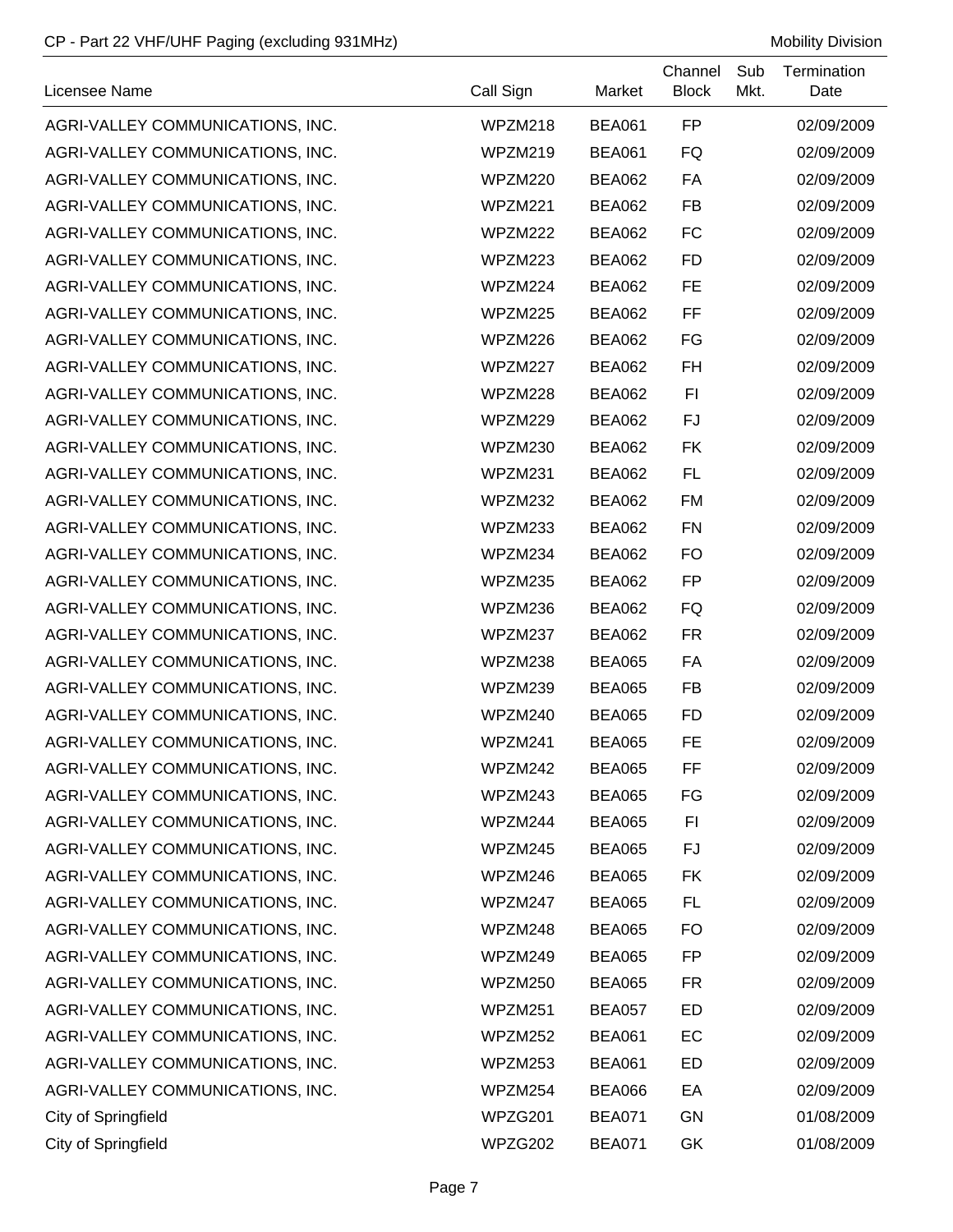| Licensee Name                   | Call Sign           | Market        | Channel<br><b>Block</b> | Sub<br>Mkt. | Termination<br>Date |
|---------------------------------|---------------------|---------------|-------------------------|-------------|---------------------|
| City of Springfield             | WPZG203             | <b>BEA071</b> | <b>GB</b>               |             | 01/08/2009          |
| City of Springfield             | WPZG204             | <b>BEA071</b> | GV                      |             | 01/08/2009          |
| Colorado CallComm, Inc.         | WPZL711             | <b>BEA121</b> | <b>FM</b>               |             | 02/09/2009          |
| Contact Communications, Inc.    | WPZG990             | <b>BEA165</b> | FF                      |             | 01/08/2009          |
| Contact Communications, Inc.    | WPZG991             | BEA030        | EB                      |             | 01/08/2009          |
| Contact Communications, Inc.    | WPZG992             | <b>BEA030</b> | EC                      |             | 01/08/2009          |
| Contact Communications, Inc.    | WPZG993             | <b>BEA031</b> | EB                      |             | 01/08/2009          |
| Contact Communications, Inc.    | WPZG994             | <b>BEA031</b> | EC                      |             | 01/08/2009          |
| Contact Communications, Inc.    | WPZG995             | <b>BEA032</b> | EB                      |             | 01/08/2009          |
| Contact Communications, Inc.    | WPZG996             | <b>BEA032</b> | EC                      |             | 01/08/2009          |
| Contact Communications, Inc.    | WPZG997             | <b>BEA033</b> | EB                      |             | 01/08/2009          |
| Contact Communications, Inc.    | WPZG998             | <b>BEA033</b> | EC                      |             | 01/08/2009          |
| Contact Communications, Inc.    | WPZG999             | <b>BEA034</b> | EB                      |             | 01/08/2009          |
| Contact Communications, Inc.    | WPZH200             | <b>BEA034</b> | EC                      |             | 01/08/2009          |
| Contact Communications, Inc.    | WPZH201             | <b>BEA064</b> | EA                      |             | 01/08/2009          |
| Contact Communications, Inc.    | WPZH <sub>202</sub> | <b>BEA064</b> | ED                      |             | 01/08/2009          |
| Contact Communications, Inc.    | WPZH <sub>203</sub> | <b>BEA106</b> | EB                      |             | 01/08/2009          |
| Contact Communications, Inc.    | WPZH205             | <b>BEA163</b> | EA                      |             | 01/08/2009          |
| Contact Communications, Inc.    | WPZH206             | BEA034        | GC                      |             | 01/08/2009          |
| Contact Communications, Inc.    | WPZH <sub>207</sub> | <b>BEA034</b> | <b>GM</b>               |             | 01/08/2009          |
| Contact Communications, Inc.    | WPZH208             | <b>BEA034</b> | <b>GN</b>               |             | 01/08/2009          |
| Contact Communications, Inc.    | WPZH209             | <b>BEA034</b> | GZ                      |             | 01/08/2009          |
| Davis Electronics Company, Inc. | WPZL634             | <b>BEA070</b> | <b>FD</b>               |             | 02/09/2009          |
| Davis Electronics Company, Inc. | WPZL636             | BEA070        | FF                      |             | 02/09/2009          |
| Davis Electronics Company, Inc. | WPZL637             | <b>BEA070</b> | FG                      |             | 02/09/2009          |
| FLA LIC, LLC                    | WPZM945             | <b>BEA035</b> | FJ                      |             | 02/09/2009          |
| FleetTalk Partners, Ltd.        | WPZG344             | <b>BEA027</b> | FA                      |             | 01/08/2009          |
| FleetTalk Partners, Ltd.        | WPZG345             | <b>BEA027</b> | FE                      |             | 01/08/2009          |
| FleetTalk Partners, Ltd.        | WPZG346             | BEA027        | FG                      |             | 01/08/2009          |
| FleetTalk Partners, Ltd.        | WPZG347             | <b>BEA027</b> | FI                      |             | 01/08/2009          |
| FleetTalk Partners, Ltd.        | WPZG348             | <b>BEA027</b> | <b>FM</b>               |             | 01/08/2009          |
| FleetTalk Partners, Ltd.        | WPZG349             | <b>BEA027</b> | FP                      |             | 01/08/2009          |
| FleetTalk Partners, Ltd.        | WPZG350             | <b>BEA028</b> | FA                      |             | 01/08/2009          |
| FleetTalk Partners, Ltd.        | WPZG351             | <b>BEA028</b> | FG                      |             | 01/08/2009          |
| FleetTalk Partners, Ltd.        | WPZG352             | <b>BEA028</b> | <b>FM</b>               |             | 01/08/2009          |
| FleetTalk Partners, Ltd.        | WPZG353             | <b>BEA036</b> | FH                      |             | 01/08/2009          |
| FleetTalk Partners, Ltd.        | WPZG354             | <b>BEA036</b> | FI                      |             | 01/08/2009          |
| FleetTalk Partners, Ltd.        | WPZG355             | <b>BEA036</b> | FP                      |             | 01/08/2009          |
| FleetTalk Partners, Ltd.        | WPZG356             | <b>BEA037</b> | FI                      |             | 01/08/2009          |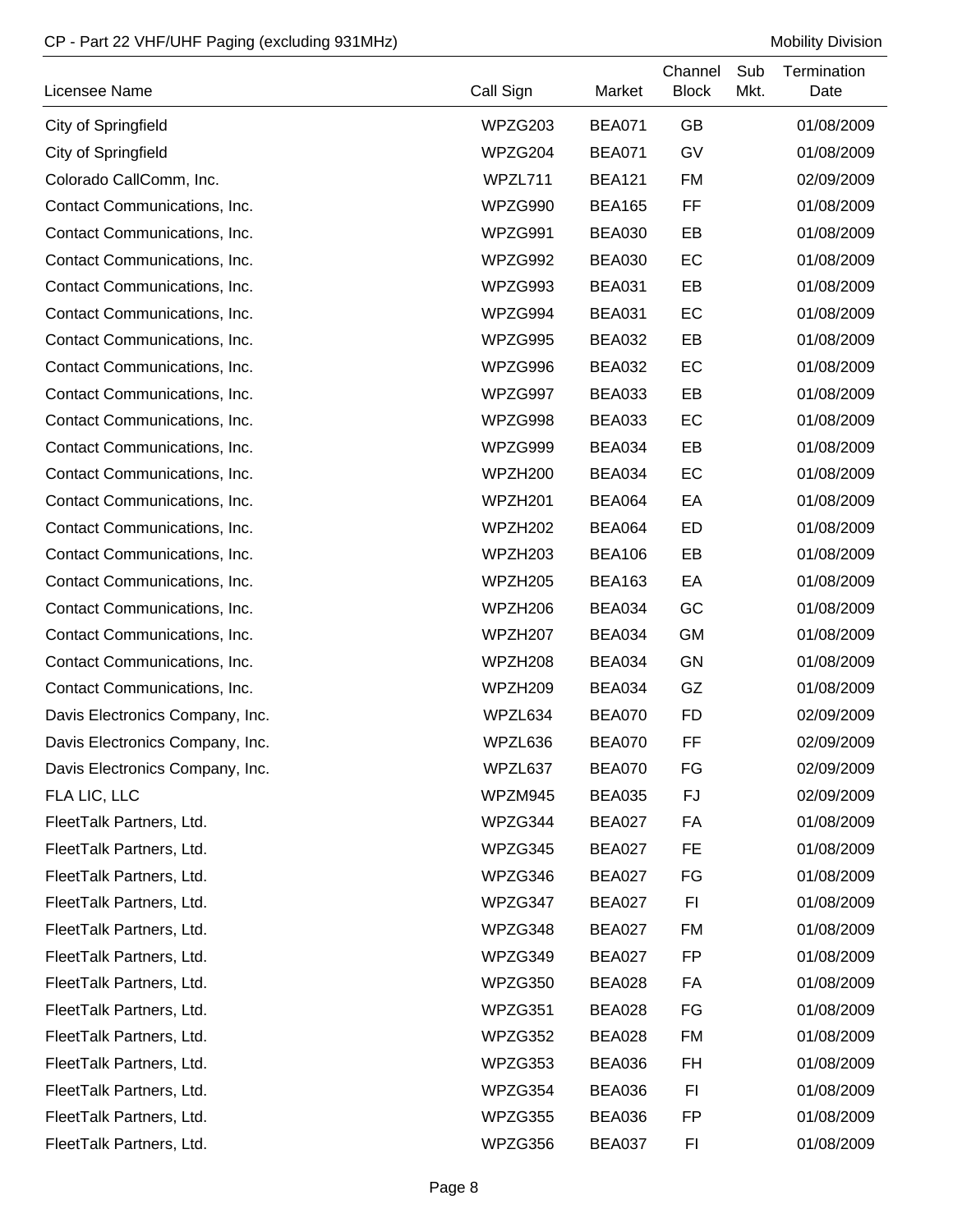| Licensee Name                                 | Call Sign | Market        | Channel<br><b>Block</b> | Sub<br>Mkt. | Termination<br>Date |
|-----------------------------------------------|-----------|---------------|-------------------------|-------------|---------------------|
| FleetTalk Partners, Ltd.                      | WPZG357   | BEA037        | <b>FM</b>               |             | 01/08/2009          |
| FleetTalk Partners, Ltd.                      | WPZG358   | <b>BEA037</b> | <b>FP</b>               |             | 01/08/2009          |
| FleetTalk Partners, Ltd.                      | WPZG363   | <b>BEA039</b> | FA                      |             | 01/08/2009          |
| FleetTalk Partners, Ltd.                      | WPZG364   | <b>BEA039</b> | FG                      |             | 01/08/2009          |
| FleetTalk Partners, Ltd.                      | WPZG365   | <b>BEA039</b> | F1                      |             | 01/08/2009          |
| FleetTalk Partners, Ltd.                      | WPZG366   | <b>BEA039</b> | <b>FM</b>               |             | 01/08/2009          |
| FleetTalk Partners, Ltd.                      | WPZG367   | <b>BEA039</b> | FP                      |             | 01/08/2009          |
| FleetTalk Partners, Ltd.                      | WPZG380   | <b>BEA079</b> | FH                      |             | 01/08/2009          |
| FleetTalk Partners, Ltd.                      | WPZG381   | <b>BEA079</b> | F <sub>1</sub>          |             | 01/08/2009          |
| FleetTalk Partners, Ltd.                      | WPZG382   | <b>BEA079</b> | <b>FK</b>               |             | 01/08/2009          |
| FleetTalk Partners, Ltd.                      | WPZG383   | <b>BEA079</b> | <b>FN</b>               |             | 01/08/2009          |
| FleetTalk Partners, Ltd.                      | WPZG384   | <b>BEA080</b> | FJ                      |             | 01/08/2009          |
| FleetTalk Partners, Ltd.                      | WPZG385   | <b>BEA080</b> | <b>FK</b>               |             | 01/08/2009          |
| FleetTalk Partners, Ltd.                      | WPZG386   | <b>BEA080</b> | <b>FN</b>               |             | 01/08/2009          |
| FleetTalk Partners, Ltd.                      | WPZG387   | <b>BEA119</b> | FA                      |             | 01/08/2009          |
| FleetTalk Partners, Ltd.                      | WPZG388   | <b>BEA119</b> | <b>FM</b>               |             | 01/08/2009          |
| FleetTalk Partners, Ltd.                      | WPZG389   | <b>BEA120</b> | FF                      |             | 01/08/2009          |
| FleetTalk Partners, Ltd.                      | WPZG390   | <b>BEA120</b> | F1                      |             | 01/08/2009          |
| FleetTalk Partners, Ltd.                      | WPZG391   | <b>BEA120</b> | FJ                      |             | 01/08/2009          |
| FleetTalk Partners, Ltd.                      | WPZG392   | <b>BEA120</b> | FK                      |             | 01/08/2009          |
| FleetTalk Partners, Ltd.                      | WPZG393   | <b>BEA120</b> | FL                      |             | 01/08/2009          |
| FleetTalk Partners, Ltd.                      | WPZG394   | <b>BEA120</b> | <b>FO</b>               |             | 01/08/2009          |
| FleetTalk Partners, Ltd.                      | WPZG395   | <b>BEA120</b> | FQ                      |             | 01/08/2009          |
| FleetTalk Partners, Ltd.                      | WPZG396   | <b>BEA121</b> | FA                      |             | 01/08/2009          |
| FleetTalk Partners, Ltd.                      | WPZG397   | <b>BEA121</b> | FF                      |             | 01/08/2009          |
| FleetTalk Partners, Ltd.                      | WPZG398   | <b>BEA121</b> | FJ                      |             | 01/08/2009          |
| FleetTalk Partners, Ltd.                      | WPZG399   | <b>BEA121</b> | FK                      |             | 01/08/2009          |
| FleetTalk Partners, Ltd.                      | WPZG400   | <b>BEA121</b> | <b>FO</b>               |             | 01/08/2009          |
| FleetTalk Partners, Ltd.                      | WPZG401   | <b>BEA121</b> | FP                      |             | 01/08/2009          |
| FONES WEST DIGITAL SYSTEMS, INC.              | WPZG228   | <b>BEA121</b> | <b>FN</b>               |             | 01/08/2009          |
| FONES WEST DIGITAL SYSTEMS, INC.              | WPZG229   | <b>BEA140</b> | <b>FO</b>               |             | 01/08/2009          |
| FONES WEST DIGITAL SYSTEMS, INC.              | WPZG230   | <b>BEA146</b> | <b>FN</b>               |             | 01/08/2009          |
| Indiana Paging Network, Inc.                  | WPZF691   | <b>BEA174</b> | <b>GM</b>               |             | 01/08/2009          |
| MOBILFONE SERVICE, INC.                       | WPZG246   | <b>BEA054</b> | GZ                      |             | 01/08/2009          |
| Mountain Communications and Electronics, Inc. | WPZW658   | <b>BEA141</b> | FJ                      |             | 03/30/2009          |
| Patrick, Arthur R                             | WPZG908   | <b>BEA126</b> | FA                      |             | 01/08/2009          |
| Patrick, Arthur R                             | WPZG909   | <b>BEA126</b> | FC                      |             | 01/08/2009          |
| Patrick, Arthur R                             | WPZG910   | <b>BEA126</b> | <b>FD</b>               |             | 01/08/2009          |
| Patrick, Arthur R                             | WPZG911   | <b>BEA126</b> | FE                      |             | 01/08/2009          |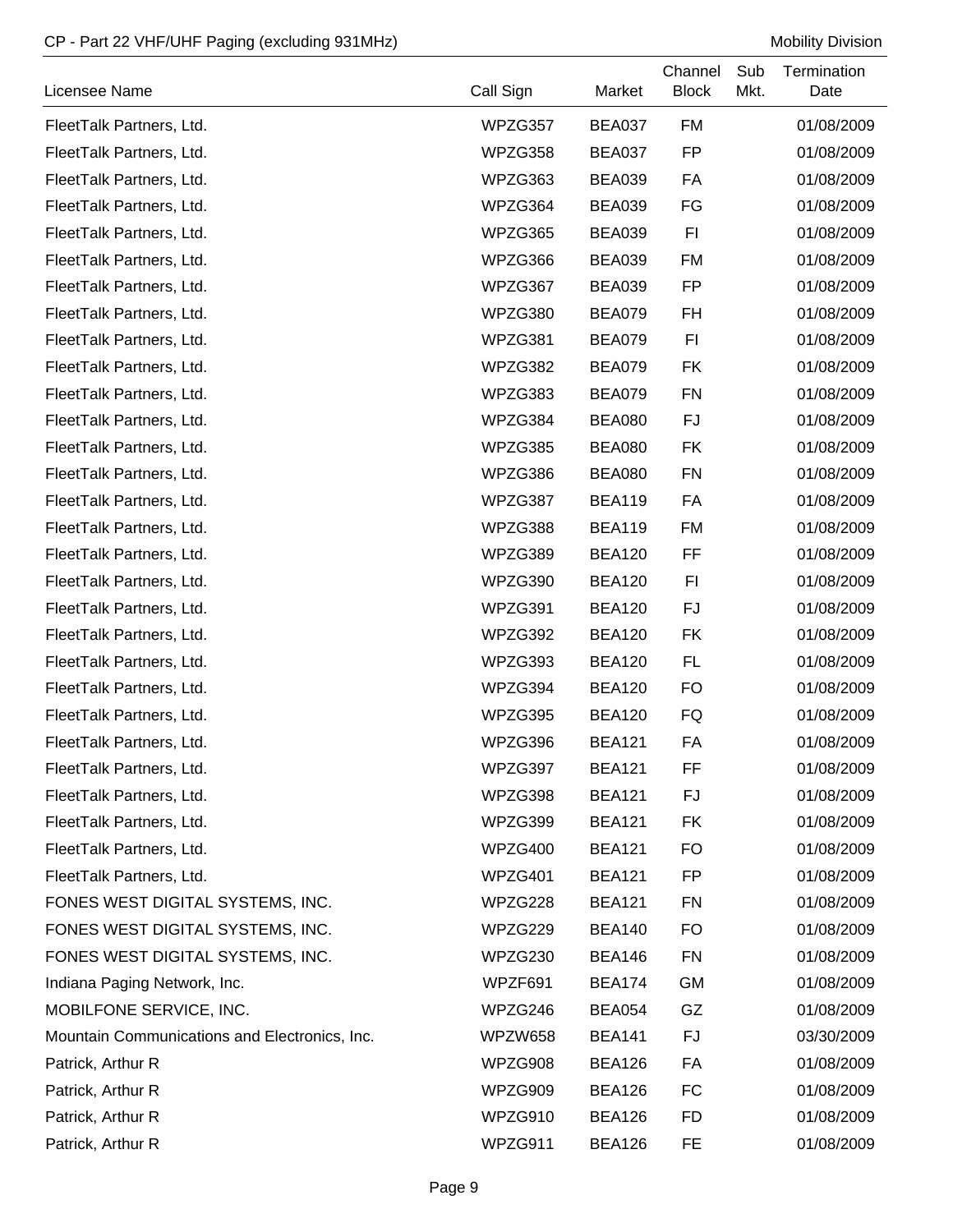| Licensee Name                           | Call Sign | Market        | Channel<br><b>Block</b> | Sub<br>Mkt. | Termination<br>Date |
|-----------------------------------------|-----------|---------------|-------------------------|-------------|---------------------|
| Patrick, Arthur R                       | WPZG912   | <b>BEA126</b> | FG                      |             | 01/08/2009          |
| Patrick, Arthur R                       | WPZG913   | <b>BEA126</b> | FJ                      |             | 01/08/2009          |
| Patrick, Arthur R                       | WPZG914   | <b>BEA126</b> | <b>FM</b>               |             | 01/08/2009          |
| Patrick, Arthur R                       | WPZG915   | <b>BEA126</b> | <b>FN</b>               |             | 01/08/2009          |
| Patrick, Arthur R                       | WPZG916   | <b>BEA126</b> | FQ                      |             | 01/08/2009          |
| Patrick, Arthur R                       | WPZG917   | <b>BEA138</b> | <b>FN</b>               |             | 01/08/2009          |
| Patrick, Arthur R                       | WPZG918   | <b>BEA138</b> | FQ                      |             | 01/08/2009          |
| Patrick, Arthur R                       | WPZG921   | <b>BEA126</b> | <b>GM</b>               |             | 01/08/2009          |
| Patrick, Arthur R                       | WPZG922   | <b>BEA126</b> | GK                      |             | 01/08/2009          |
| Patrick, Arthur R                       | WPZG923   | <b>BEA126</b> | GJ                      |             | 01/08/2009          |
| Patrick, Arthur R                       | WPZG924   | <b>BEA126</b> | GI                      |             | 01/08/2009          |
| Patrick, Arthur R                       | WPZG925   | <b>BEA126</b> | <b>GE</b>               |             | 01/08/2009          |
| Patrick, Arthur R                       | WPZG926   | <b>BEA126</b> | GB                      |             | 01/08/2009          |
| Patrick, Arthur R                       | WPZG927   | <b>BEA126</b> | GP                      |             | 01/08/2009          |
| Patrick, Arthur R                       | WPZG928   | <b>BEA126</b> | GN                      |             | 01/08/2009          |
| Patrick, Arthur R                       | WPZG929   | <b>BEA126</b> | GA                      |             | 01/08/2009          |
| Patrick, Arthur R                       | WPZG930   | <b>BEA138</b> | GK                      |             | 01/08/2009          |
| Patrick, Arthur R                       | WPZG931   | <b>BEA138</b> | <b>GM</b>               |             | 01/08/2009          |
| <b>Redi-Call Communications Company</b> | WPZM823   | <b>BEA132</b> | <b>FD</b>               |             | 02/09/2009          |
| <b>Redi-Call Communications Company</b> | WPZM824   | <b>BEA171</b> | <b>FD</b>               |             | 02/09/2009          |
| <b>Redi-Call Communications Company</b> | WPZM825   | <b>BEA174</b> | <b>FD</b>               |             | 02/09/2009          |
| RYAN ELECTRONICS, INC.                  | WPZN266   | <b>BEA142</b> | GY                      |             | 02/09/2009          |
| RYAN ELECTRONICS, INC.                  | WPZN271   | <b>BEA144</b> | GY                      |             | 02/09/2009          |
| Ryder, Velma I                          | WPZM298   | <b>BEA148</b> | GG                      |             | 02/09/2009          |
| Ryder, Velma I                          | WPZM299   | <b>BEA149</b> | GQ                      |             | 02/09/2009          |
| Ryder, Velma I                          | WPZM300   | <b>BEA149</b> | GG                      |             | 02/09/2009          |
| Ryder, Velma I                          | WPZM301   | <b>BEA150</b> | GY                      |             | 02/09/2009          |
| Ryder, Velma I                          | WPZM302   | <b>BEA150</b> | GQ                      |             | 02/09/2009          |
| Smith Two-Way Radio, Inc.               | WPZM330   | <b>BEA090</b> | FA                      |             | 02/09/2009          |
| Smith Two-Way Radio, Inc.               | WPZM331   | <b>BEA090</b> | FC                      |             | 02/09/2009          |
| Smith Two-Way Radio, Inc.               | WPZM332   | <b>BEA090</b> | <b>FD</b>               |             | 02/09/2009          |
| Smith Two-Way Radio, Inc.               | WPZM333   | <b>BEA090</b> | FF                      |             | 02/09/2009          |
| Smith Two-Way Radio, Inc.               | WPZM334   | <b>BEA090</b> | FG                      |             | 02/09/2009          |
| Smith Two-Way Radio, Inc.               | WPZM347   | <b>BEA076</b> | GA                      |             | 02/09/2009          |
| Smith Two-Way Radio, Inc.               | WPZM348   | <b>BEA076</b> | <b>GM</b>               |             | 02/09/2009          |
| Smith Two-Way Radio, Inc.               | WPZM349   | <b>BEA076</b> | GS                      |             | 02/09/2009          |
| Smith Two-Way Radio, Inc.               | WPZM350   | <b>BEA076</b> | GZ                      |             | 02/09/2009          |
| Smith Two-Way Radio, Inc.               | WPZM351   | <b>BEA076</b> | GG                      |             | 02/09/2009          |
| Smith Two-Way Radio, Inc.               | WPZM352   | <b>BEA090</b> | GK                      |             | 02/09/2009          |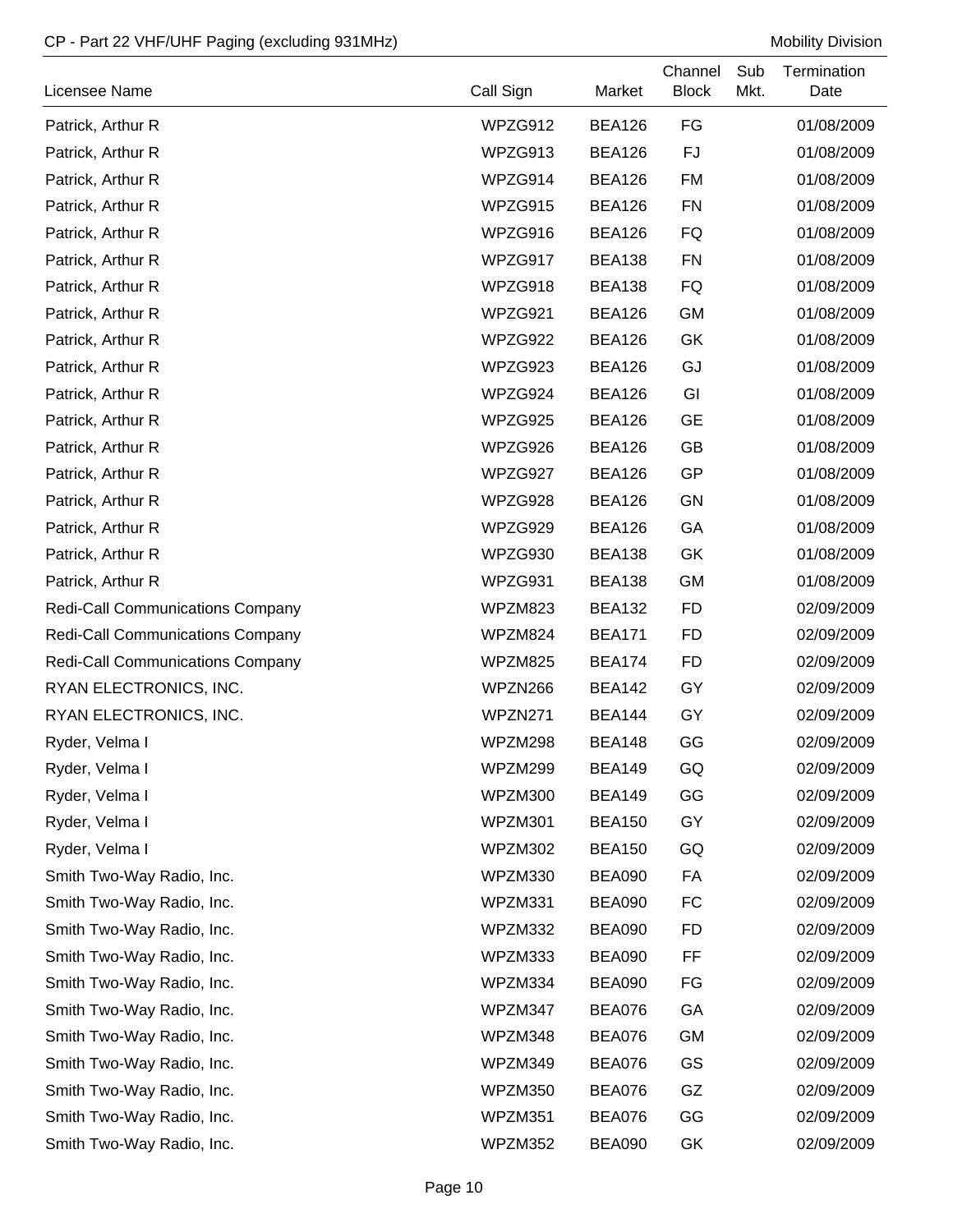| Licensee Name                      | Call Sign | Market        | Channel<br><b>Block</b> | Sub<br>Mkt. | Termination<br>Date |
|------------------------------------|-----------|---------------|-------------------------|-------------|---------------------|
| Smith Two-Way Radio, Inc.          | WPZM353   | BEA090        | GA                      |             | 02/09/2009          |
| Smith Two-Way Radio, Inc.          | WPZM354   | <b>BEA090</b> | GH                      |             | 02/09/2009          |
| Smith Two-Way Radio, Inc.          | WPZM355   | <b>BEA091</b> | GA                      |             | 02/09/2009          |
| Smith Two-Way Radio, Inc.          | WPZM356   | <b>BEA091</b> | GC                      |             | 02/09/2009          |
| Smith Two-Way Radio, Inc.          | WPZM357   | <b>BEA091</b> | GH                      |             | 02/09/2009          |
| Smith Two-Way Radio, Inc.          | WPZM358   | <b>BEA091</b> | GJ                      |             | 02/09/2009          |
| Smith Two-Way Radio, Inc.          | WPZM359   | <b>BEA091</b> | GK                      |             | 02/09/2009          |
| Southeastern Cable Products, Inc.  | WPZG759   | <b>BEA019</b> | FA                      |             | 01/08/2009          |
| Southeastern Cable Products, Inc.  | WPZG760   | <b>BEA019</b> | <b>FB</b>               |             | 01/08/2009          |
| Southeastern Cable Products, Inc.  | WPZG761   | <b>BEA021</b> | FJ                      |             | 01/08/2009          |
| Southeastern Cable Products, Inc.  | WPZG763   | <b>BEA021</b> | GB                      |             | 01/08/2009          |
| Southeastern Cable Products, Inc.  | WPZG764   | <b>BEA021</b> | GF                      |             | 01/08/2009          |
| Southeastern Cable Products, Inc.  | WPZG765   | <b>BEA021</b> | <b>GE</b>               |             | 01/08/2009          |
| Southeastern Cable Products, Inc.  | WPZG766   | <b>BEA021</b> | GC                      |             | 01/08/2009          |
| Southeastern Cable Products, Inc.  | WPZG767   | <b>BEA021</b> | GA                      |             | 01/08/2009          |
| Southeastern Cable Products, Inc.  | WPZG768   | <b>BEA021</b> | GD                      |             | 01/08/2009          |
| WHITE MOUNTAIN COMMUNICATIONS INC. | WPZF911   | <b>BEA154</b> | FG                      |             | 01/08/2009          |
| Wisdom, Avery                      | WPVH309   | <b>BEA035</b> | GA                      |             | 12/21/2008          |
| Wisdom, Avery                      | WPVH310   | <b>BEA035</b> | <b>GE</b>               |             | 12/21/2008          |
| Wisdom, Avery                      | WPVH311   | <b>BEA035</b> | GF                      |             | 12/21/2008          |
| Wisdom, Avery                      | WPVH312   | <b>BEA035</b> | GJ                      |             | 12/21/2008          |
| Wisdom, Avery                      | WPVH313   | <b>BEA035</b> | GV                      |             | 12/21/2008          |
| Wisdom, Avery                      | WPVH314   | <b>BEA035</b> | <b>GW</b>               |             | 12/21/2008          |
| Wisdom, Avery                      | WPVH315   | <b>BEA035</b> | GX                      |             | 12/21/2008          |
| Wisdom, Avery                      | WPVH316   | <b>BEA035</b> | GY                      |             | 12/21/2008          |
| Wisdom, Avery                      | WPVH317   | <b>BEA036</b> | GJ                      |             | 12/21/2008          |
| Wisdom, Avery                      | WPVH318   | <b>BEA036</b> | GS                      |             | 12/21/2008          |
| Wisdom, Avery                      | WPVH319   | <b>BEA036</b> | GW                      |             | 12/21/2008          |
| Wisdom, Avery                      | WPVH320   | BEA036        | GZ                      |             | 12/21/2008          |
| Wisdom, Avery                      | WPVH321   | <b>BEA081</b> | GI                      |             | 12/21/2008          |
| Wisdom, Avery                      | WPVH322   | <b>BEA081</b> | GJ                      |             | 12/21/2008          |
| Wisdom, Avery                      | WPVH323   | <b>BEA081</b> | GK                      |             | 12/21/2008          |
| Wisdom, Avery                      | WPVH324   | <b>BEA081</b> | GS                      |             | 12/21/2008          |
| Wisdom, Avery                      | WPVH325   | <b>BEA081</b> | GU                      |             | 12/21/2008          |
| Wisdom, Avery                      | WPVH326   | <b>BEA081</b> | GW                      |             | 12/21/2008          |
| Wisdom, Avery                      | WPVH327   | <b>BEA081</b> | GX                      |             | 12/21/2008          |
| Wisdom, Avery                      | WPVH328   | <b>BEA081</b> | GY                      |             | 12/21/2008          |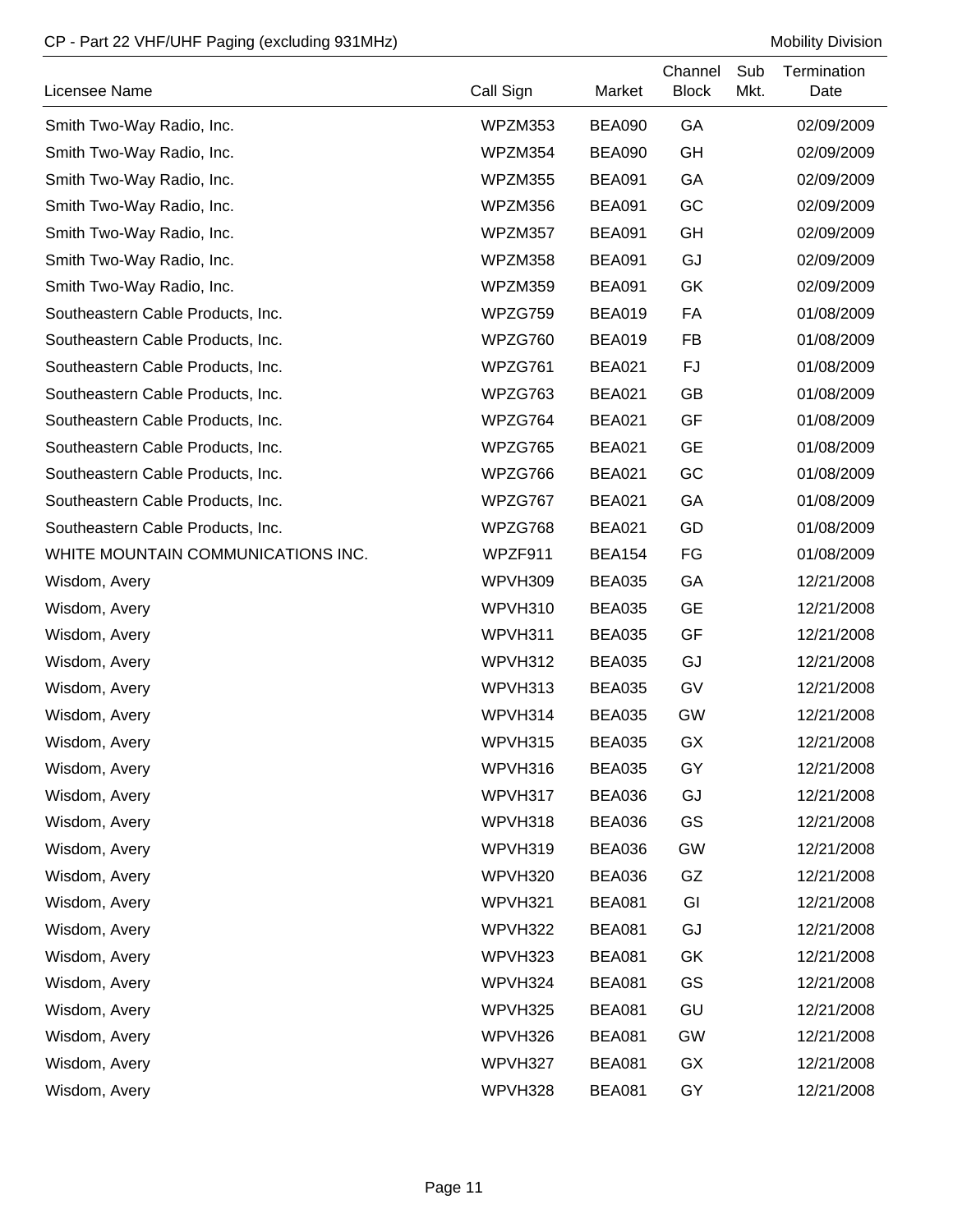| CP - Part 22 VHF/UHF Paging (excluding 931MHz) |           |        |                             |      | <b>Mobility Division</b> |
|------------------------------------------------|-----------|--------|-----------------------------|------|--------------------------|
| Licensee Name                                  | Call Sign | Market | Channel Sub<br><b>Block</b> | Mkt. | Termination<br>Date      |
| Wisdom, Avery                                  | WPVH329   | BEA081 | GZ                          |      | 12/21/2008               |

# CZ - Part 22 931 MHZ Paging Mobility Division

| Licensee Name                     | Call Sign      | Market        | Channel<br><b>Block</b> | Sub<br>Mkt. | Termination<br>Date |
|-----------------------------------|----------------|---------------|-------------------------|-------------|---------------------|
| AGRI-VALLEY COMMUNICATIONS, INC.  | WPZL795        | <b>MEA016</b> | AB                      |             | 02/09/2009          |
| AGRI-VALLEY COMMUNICATIONS, INC.  | WPZL796        | <b>MEA016</b> | <b>AD</b>               |             | 02/09/2009          |
| AGRI-VALLEY COMMUNICATIONS, INC.  | WPZL797        | <b>MEA016</b> | <b>AE</b>               |             | 02/09/2009          |
| AGRI-VALLEY COMMUNICATIONS, INC.  | WPZL798        | <b>MEA016</b> | AG                      |             | 02/09/2009          |
| AGRI-VALLEY COMMUNICATIONS, INC.  | WPZL799        | <b>MEA016</b> | AJ                      |             | 02/09/2009          |
| AGRI-VALLEY COMMUNICATIONS, INC.  | WPZL800        | <b>MEA016</b> | AK                      |             | 02/09/2009          |
| AGRI-VALLEY COMMUNICATIONS, INC.  | WPZL801        | <b>MEA016</b> | <b>AL</b>               |             | 02/09/2009          |
| AGRI-VALLEY COMMUNICATIONS, INC.  | WPZL802        | <b>MEA016</b> | AM                      |             | 02/09/2009          |
| AGRI-VALLEY COMMUNICATIONS, INC.  | WPZL803        | <b>MEA016</b> | <b>AO</b>               |             | 02/09/2009          |
| AGRI-VALLEY COMMUNICATIONS, INC.  | WPZL804        | <b>MEA016</b> | <b>AP</b>               |             | 02/09/2009          |
| AGRI-VALLEY COMMUNICATIONS, INC.  | WPZL805        | <b>MEA016</b> | AS                      |             | 02/09/2009          |
| AGRI-VALLEY COMMUNICATIONS, INC.  | WPZL806        | <b>MEA016</b> | AT                      |             | 02/09/2009          |
| AGRI-VALLEY COMMUNICATIONS, INC.  | WPZL807        | <b>MEA016</b> | <b>AU</b>               |             | 02/09/2009          |
| AGRI-VALLEY COMMUNICATIONS, INC.  | WPZL808        | <b>MEA016</b> | AV                      |             | 02/09/2009          |
| AGRI-VALLEY COMMUNICATIONS, INC.  | WPZL809        | <b>MEA016</b> | AW                      |             | 02/09/2009          |
| AGRI-VALLEY COMMUNICATIONS, INC.  | WPZL810        | <b>MEA016</b> | AY                      |             | 02/09/2009          |
| AGRI-VALLEY COMMUNICATIONS, INC.  | WPZL811        | <b>MEA016</b> | <b>AZ</b>               |             | 02/09/2009          |
| AGRI-VALLEY COMMUNICATIONS, INC.  | WPZL812        | <b>MEA016</b> | <b>BB</b>               |             | 02/09/2009          |
| AGRI-VALLEY COMMUNICATIONS, INC.  | WPZL813        | <b>MEA016</b> | BC                      |             | 02/09/2009          |
| AGRI-VALLEY COMMUNICATIONS, INC.  | WPZL814        | <b>MEA016</b> | <b>BD</b>               |             | 02/09/2009          |
| AGRI-VALLEY COMMUNICATIONS, INC.  | WPZL815        | <b>MEA016</b> | <b>BE</b>               |             | 02/09/2009          |
| AGRI-VALLEY COMMUNICATIONS, INC.  | WPZL816        | <b>MEA016</b> | <b>BG</b>               |             | 02/09/2009          |
| AGRI-VALLEY COMMUNICATIONS, INC.  | WPZL817        | <b>MEA016</b> | <b>BJ</b>               |             | 02/09/2009          |
| AGRI-VALLEY COMMUNICATIONS, INC.  | WPZL818        | <b>MEA016</b> | BK                      |             | 02/09/2009          |
| Contact Communications, Inc.      | WPZH226        | MEA044        | AK                      |             | 01/08/2009          |
| MacClary, Doris A                 | WPZF799        | <b>MEA010</b> | AO                      |             | 01/08/2009          |
| NextBus Informations Systems. Inc | WPVI386        | <b>MEA001</b> | AX                      |             | 03/31/2009          |
| NextBus Informations Systems. Inc | WPVI387        | <b>MEA001</b> | AZ                      |             | 03/31/2009          |
| NextBus Informations Systems. Inc | WPVI388        | <b>MEA002</b> | AX                      |             | 03/31/2009          |
| NextBus Informations Systems. Inc | WPVI389        | <b>MEA002</b> | AZ                      |             | 03/31/2009          |
| NextBus Informations Systems. Inc | <b>WPVI390</b> | MEA004        | AU                      |             | 03/31/2009          |
| NextBus Informations Systems. Inc | <b>WPVI391</b> | MEA004        | AZ                      |             | 03/31/2009          |
| NextBus Informations Systems. Inc | <b>WPVI392</b> | <b>MEA005</b> | AJ                      |             | 03/31/2009          |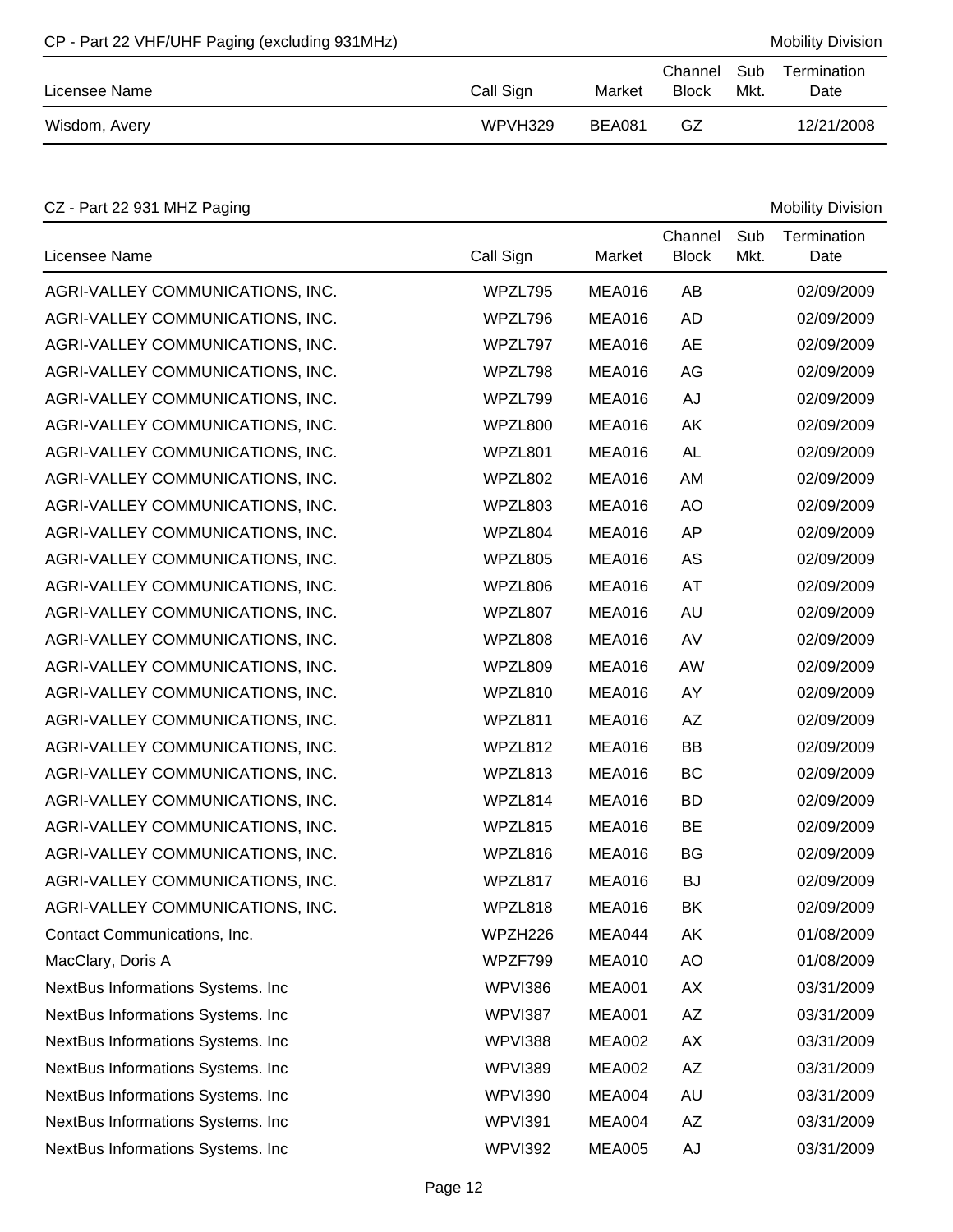#### CZ - Part 22 931 MHZ Paging Mobility Division

| Licensee Name                      | Call Sign      | Market        | Channel<br><b>Block</b> | Sub<br>Mkt. | Termination<br>Date |
|------------------------------------|----------------|---------------|-------------------------|-------------|---------------------|
| NextBus Informations Systems. Inc  | WPVI393        | <b>MEA005</b> | AR                      |             | 03/31/2009          |
| NextBus Informations Systems. Inc  | WPVI394        | <b>MEA005</b> | AU                      |             | 03/31/2009          |
| NextBus Informations Systems. Inc. | WPVI395        | <b>MEA005</b> | AZ                      |             | 03/31/2009          |
| NextBus Informations Systems. Inc. | WPVI396        | <b>MEA008</b> | AO                      |             | 03/31/2009          |
| NextBus Informations Systems. Inc. | WPVI397        | <b>MEA008</b> | AP                      |             | 03/31/2009          |
| NextBus Informations Systems. Inc  | WPVI398        | <b>MEA011</b> | AA                      |             | 03/31/2009          |
| NextBus Informations Systems. Inc  | <b>WPVI399</b> | <b>MEA011</b> | AB                      |             | 03/31/2009          |
| NextBus Informations Systems. Inc. | <b>WPVI400</b> | <b>MEA012</b> | <b>AX</b>               |             | 03/31/2009          |
| NextBus Informations Systems. Inc  | <b>WPVI401</b> | <b>MEA012</b> | AY                      |             | 03/31/2009          |
| NextBus Informations Systems. Inc. | <b>WPVI402</b> | MEA018        | AV                      |             | 03/31/2009          |
| NextBus Informations Systems. Inc. | <b>WPVI403</b> | <b>MEA018</b> | <b>AZ</b>               |             | 03/31/2009          |
| NextBus Informations Systems. Inc  | <b>WPVI404</b> | <b>MEA030</b> | <b>AE</b>               |             | 03/31/2009          |
| NextBus Informations Systems. Inc  | <b>WPVI407</b> | MEA040        | <b>AL</b>               |             | 03/31/2009          |
| NextBus Informations Systems. Inc. | <b>WPVI408</b> | MEA040        | AN                      |             | 03/31/2009          |
| NextBus Informations Systems. Inc. | <b>WPVI409</b> | MEA043        | AJ                      |             | 03/31/2009          |
| NextBus Informations Systems. Inc  | <b>WPVI410</b> | <b>MEA043</b> | AM                      |             | 03/31/2009          |
| NextBus Informations Systems. Inc  | <b>WPVI411</b> | MEA043        | AT                      |             | 03/31/2009          |
| <b>WaveSent LLC</b>                | WPZG708        | MEA043        | AN                      |             | 01/08/2009          |

# GC - 929-931 MHz Band, Auctioned Mobility Division

| Licensee Name                     | Call Sign      | Market        | Channel<br><b>Block</b> | Sub<br>Mkt. | Termination<br>Date |
|-----------------------------------|----------------|---------------|-------------------------|-------------|---------------------|
| AGRI-VALLEY COMMUNICATIONS, INC.  | WPZL785        | MEA016        | A                       |             | 02/09/2009          |
| AGRI-VALLEY COMMUNICATIONS, INC.  | WPZL786        | MEA016        | $\mathsf{C}$            |             | 02/09/2009          |
| AGRI-VALLEY COMMUNICATIONS, INC.  | WPZL787        | MEA016        | D                       |             | 02/09/2009          |
| AGRI-VALLEY COMMUNICATIONS, INC.  | WPZL788        | <b>MEA016</b> | E                       |             | 02/09/2009          |
| AGRI-VALLEY COMMUNICATIONS, INC.  | WPZL789        | <b>MEA016</b> | F                       |             | 02/09/2009          |
| AGRI-VALLEY COMMUNICATIONS, INC.  | WPZL790        | <b>MEA016</b> | G                       |             | 02/09/2009          |
| AGRI-VALLEY COMMUNICATIONS, INC.  | WPZL791        | <b>MEA016</b> |                         |             | 02/09/2009          |
| AGRI-VALLEY COMMUNICATIONS, INC.  | WPZL792        | MEA016        | J                       |             | 02/09/2009          |
| AGRI-VALLEY COMMUNICATIONS, INC.  | WPZL793        | MEA016        | K                       |             | 02/09/2009          |
| AGRI-VALLEY COMMUNICATIONS, INC.  | WPZL794        | <b>MEA016</b> | L                       |             | 02/09/2009          |
| NextBus Informations Systems. Inc | <b>WPVI448</b> | <b>MEA005</b> | A                       |             | 03/31/2009          |
| NextBus Informations Systems. Inc | <b>WPVI449</b> | <b>MEA018</b> | A                       |             | 03/31/2009          |
| NextBus Informations Systems. Inc | <b>WPVI450</b> | <b>MEA033</b> |                         |             | 03/31/2009          |
| NextBus Informations Systems. Inc | <b>WPVI451</b> | MEA046        | L                       |             | 03/31/2009          |